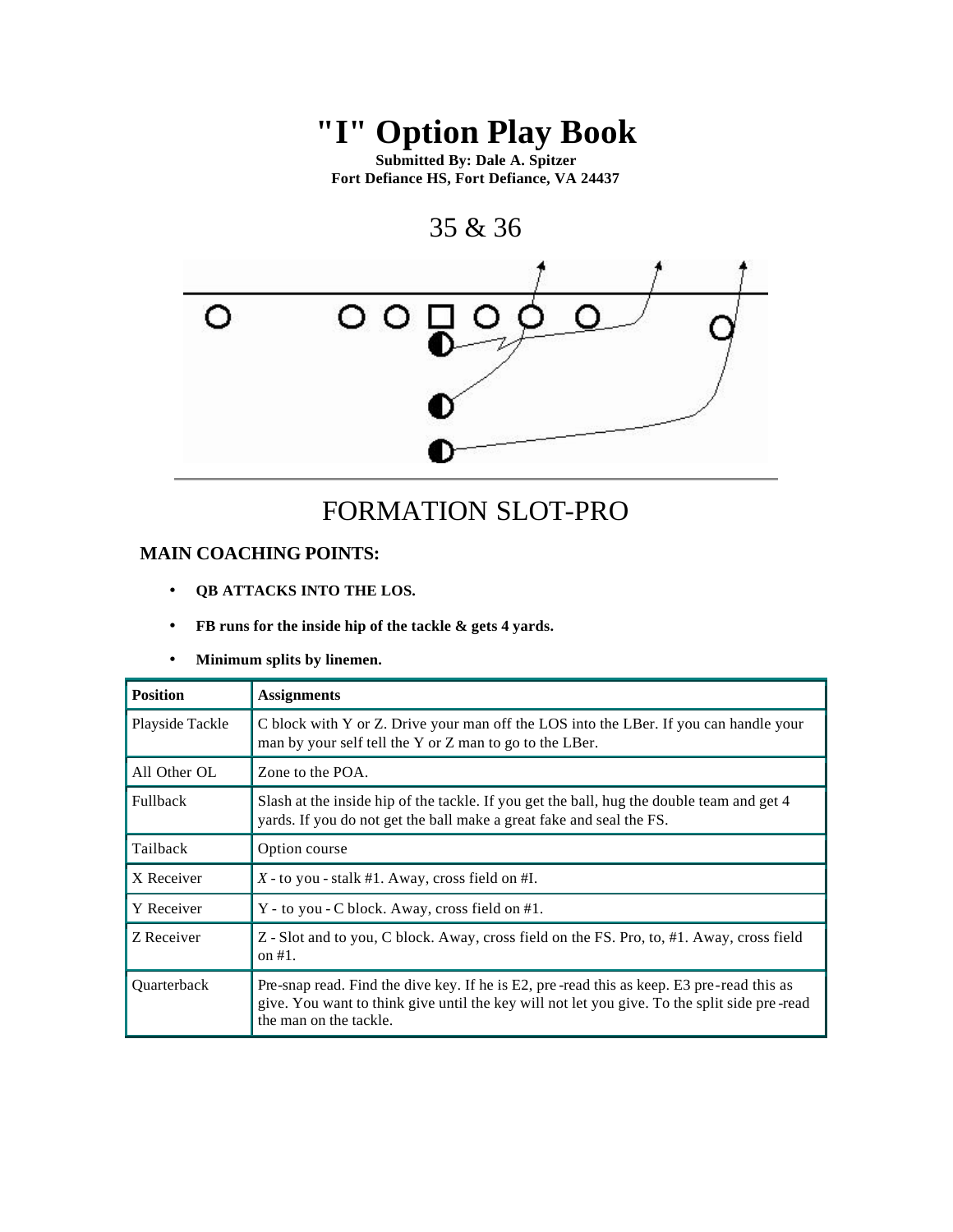# 35/36 GIVE



Y & Z block their man. QB will give the ball. FB reads the tackle for the cut.



Y & Z block their man. QB keeps ball. FB makes a great fake.





Y & Z C block. FB loads the end. QB keeps the ball. Read FB block for cut. The FB should try to seal the end man. If he comes upfield the FB should kick out the end man on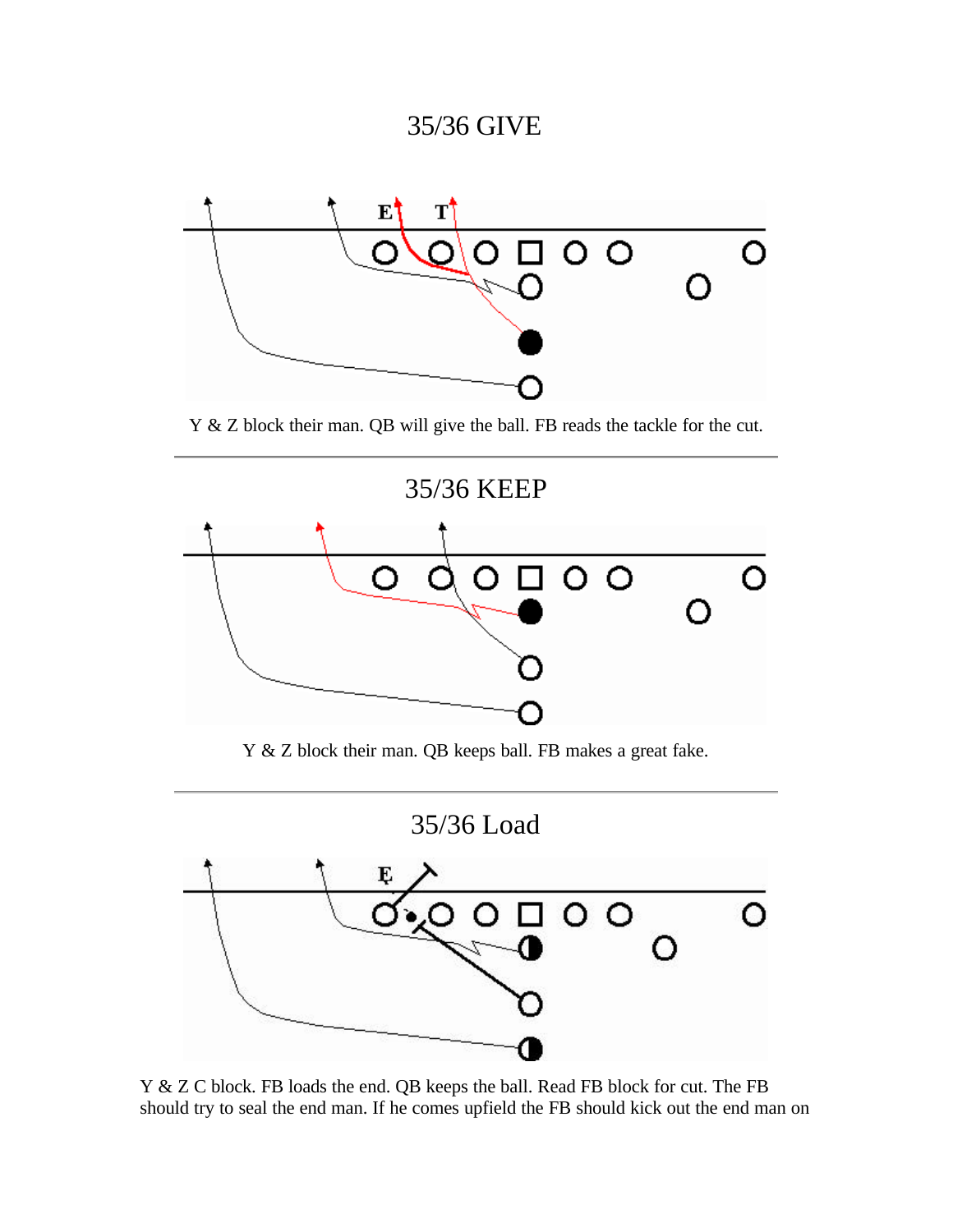the LOS. Load should be used against a crashing end. If the end comes upfield on the LOAD call the **FB** must kick him out and the QB turns upfield and gets to the option alley.



Y & Z arc release. QB reads it. Load & Release calls are to be used vs. teams that key the release of our Y end and attack us accordingly.



# VARIATION - 35/36 REVERSE SHORT

| <b>Position</b> | <b>Assignments</b>                                                                                                                                                               |
|-----------------|----------------------------------------------------------------------------------------------------------------------------------------------------------------------------------|
| All O-Line      | Blocked like 25/26                                                                                                                                                               |
| Fullback        | Run play fake. Block the man over or outside our tackle. Slash at the playside tackle's<br>inside hip. Make a great fake. You are responsible for cutting off B gap penetration. |
| Tailback        | Run the option course                                                                                                                                                            |
| X Receiver      | Cross Field on FS.                                                                                                                                                               |
| Y Receiver      | Base block the end man for 2 counts then release outside and block the corner.                                                                                                   |
| Z Receiver      | Deepen your alignment, on snap come inside and take the handoff from the OB. Go                                                                                                  |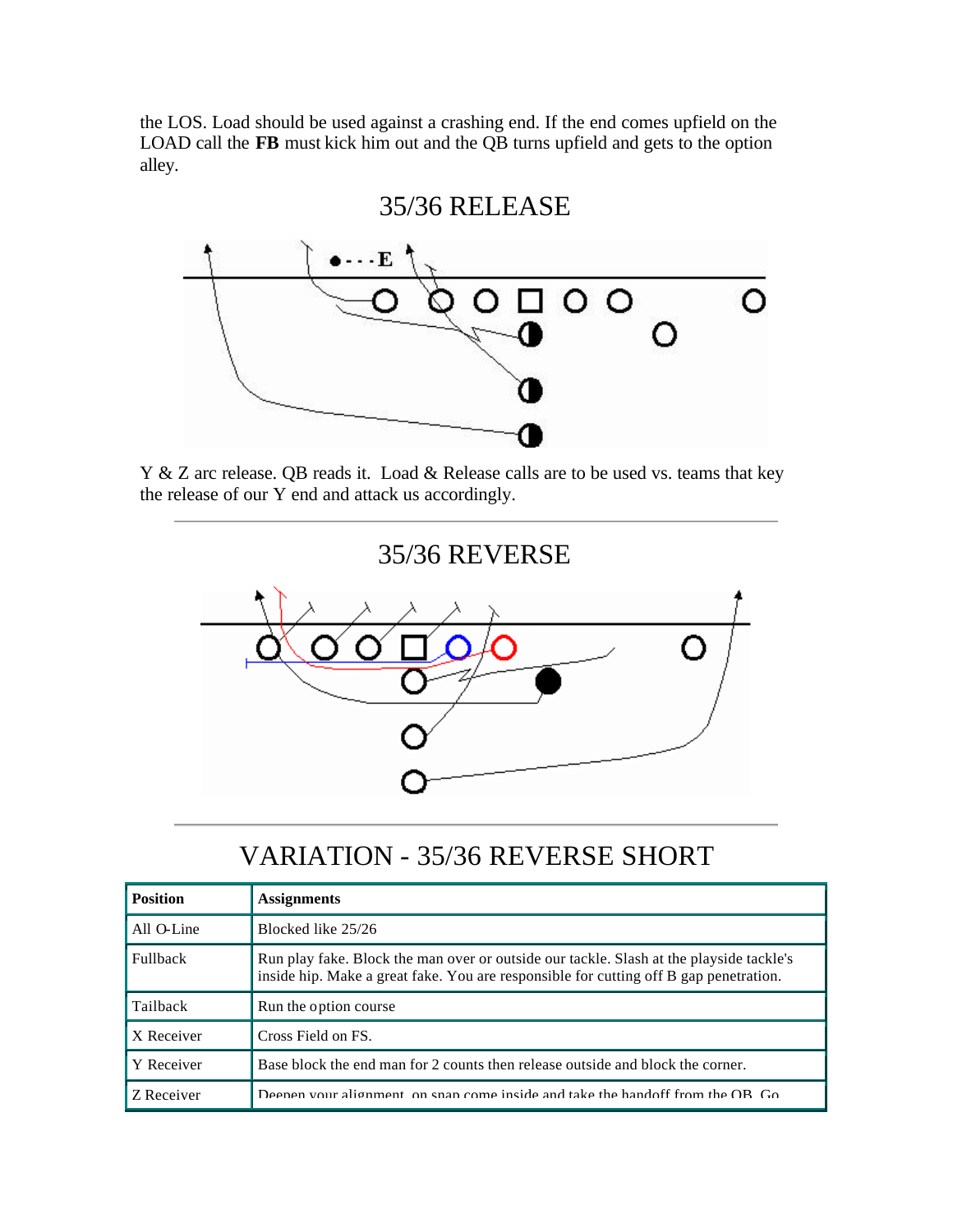|                    | behind the FE and the QB.                                                           |
|--------------------|-------------------------------------------------------------------------------------|
| <b>Ouarterback</b> | 35/36 action. Don't work into the LOS. Hand the ball off to Z. Z will go behind you |
| Tailback           | Jab step and take the ball from the QB. Run to daylight.                            |

<sup>25 &</sup>amp; 26



| <b>Position</b>            | <b>Assignments</b>                                                                                                                                                                                                                                                                            |  |  |  |  |  |
|----------------------------|-----------------------------------------------------------------------------------------------------------------------------------------------------------------------------------------------------------------------------------------------------------------------------------------------|--|--|--|--|--|
| Playside Tackle<br>& Guard | A block to the inside. The tackle protects the B gap from penetration and the guard<br>protects the A gap. The guard should listen for the SHOOT IT call from the center. This<br>means the guard has the nose man and the A gap by himself.                                                  |  |  |  |  |  |
| Center                     | A block combo. You are responsible for the backside A gap. If you are covered and the<br>pulling guard is covered make a SHOOT IT call and block the man over the pulling<br>guard.                                                                                                           |  |  |  |  |  |
| Backside Guard             | Pull and trap the first man past the playside guard                                                                                                                                                                                                                                           |  |  |  |  |  |
| <b>Backside Tackle</b>     | Pull and seal up through the POA. Your first priority is the LBer level. If there is no one<br>on the LBer level, look to the free safety level.                                                                                                                                              |  |  |  |  |  |
| Fullback                   | On 25 you will fill for the pulling tackle, the right tackle. On 26 you will fill for the left<br>tackle. You are responsible for the backside B gap.                                                                                                                                         |  |  |  |  |  |
| Tailback                   | Cross over on your left foot (on 25) at a 45 degree angle. Plant your right foot, take the<br>handoff and drive over the playside guard. The QB will bring you the ball. Find the<br>pulling tackle and stay on his outside hip. Once you break the LBer level do not wait for<br>the tackle. |  |  |  |  |  |
| X Receiver                 | Pro, inside out on #1 to your side. Twins, block #1 to your side                                                                                                                                                                                                                              |  |  |  |  |  |
| Y Receiver                 | Pro, block the SS. Twins, inside out on #1 to your side                                                                                                                                                                                                                                       |  |  |  |  |  |
| Z Receiver                 | Pro, inside out on #1 to your side. Twins, block the FS                                                                                                                                                                                                                                       |  |  |  |  |  |
| Quarterback                | Open to the right on a 25. Sprint the ball back to the TB. Hand off and continue to attack<br>the corner                                                                                                                                                                                      |  |  |  |  |  |

#### **VARIATIONS**

25/26 GUT - Just the guard pulls. 25/26 TACKLE - Tackle pulls and traps. Coaching Points For The Offensive Line Calls Will Be Talked About Later.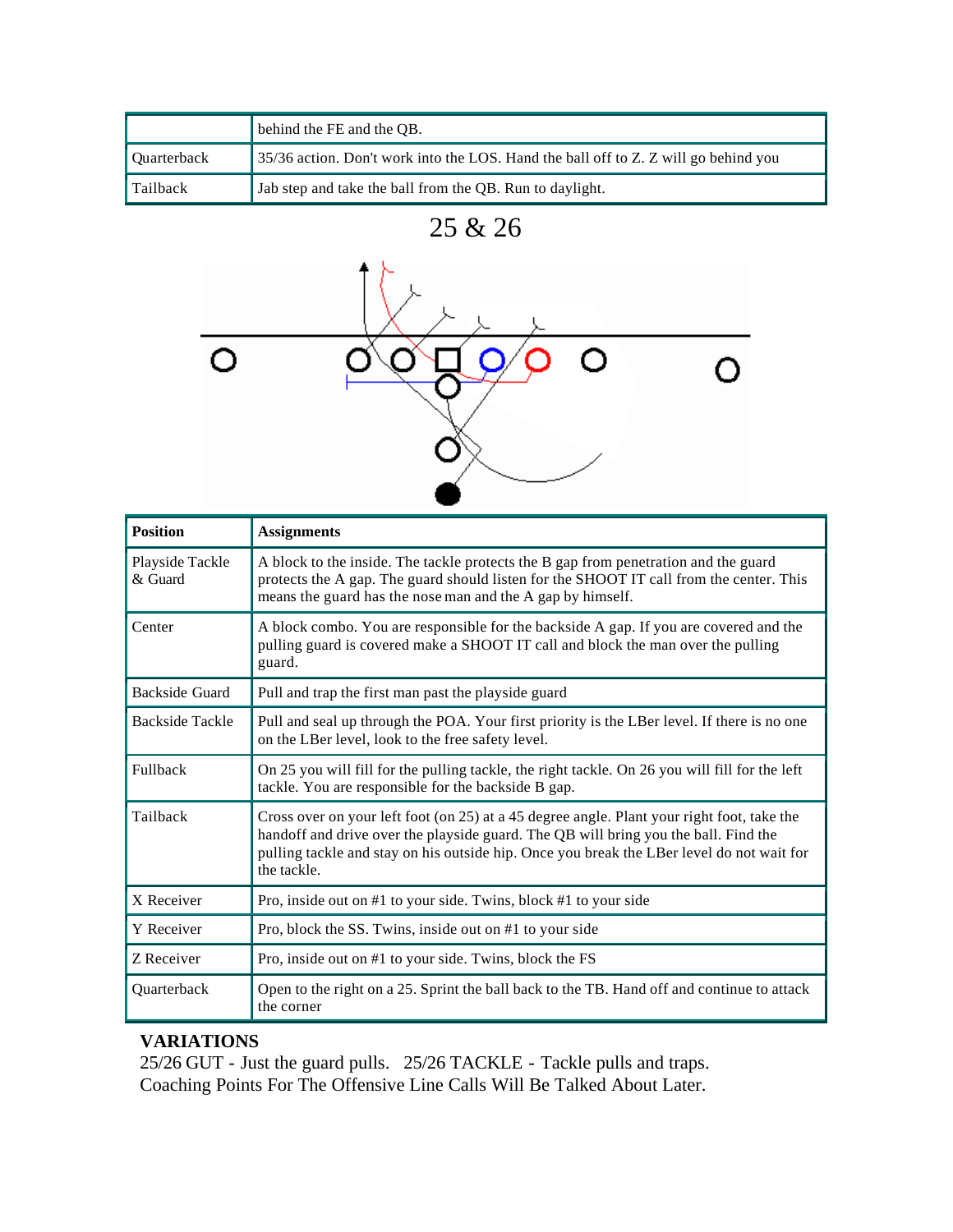# 525 & 526



| <b>Position</b>    | To "X" Assignments                                                                                                                                                                                            | To "Y" Assignments                                               |  |  |  |  |
|--------------------|---------------------------------------------------------------------------------------------------------------------------------------------------------------------------------------------------------------|------------------------------------------------------------------|--|--|--|--|
| X Receiver         | release for the inside shoulder of the corner.<br>Run a 15 yard corner                                                                                                                                        | Post. Aim for the middle of the goal post                        |  |  |  |  |
| Y Receiver         | Settle 12 to 15 yards deep between the<br>rotation of the FS and the SS                                                                                                                                       | 15 yard corner. Release for the inside<br>shoulder of the corner |  |  |  |  |
| Z Receiver         | Pro - Post, aim for the middle of the goal<br>post. Slot - 10 yard out                                                                                                                                        | Pro - 12 yard out                                                |  |  |  |  |
| <b>Fullback</b>    | Release for the flat. work for a depth of 5 yards                                                                                                                                                             |                                                                  |  |  |  |  |
| Tailback           | Play Fake                                                                                                                                                                                                     |                                                                  |  |  |  |  |
| <b>Ouarterback</b> | DO NOT HURRY THE FAKE. Let the fake draw the defense in. You must attack the<br>corner of the defense hard after you have made the fake. Do not stop unless in: end to<br>throw the football. Think run first |                                                                  |  |  |  |  |

525 to X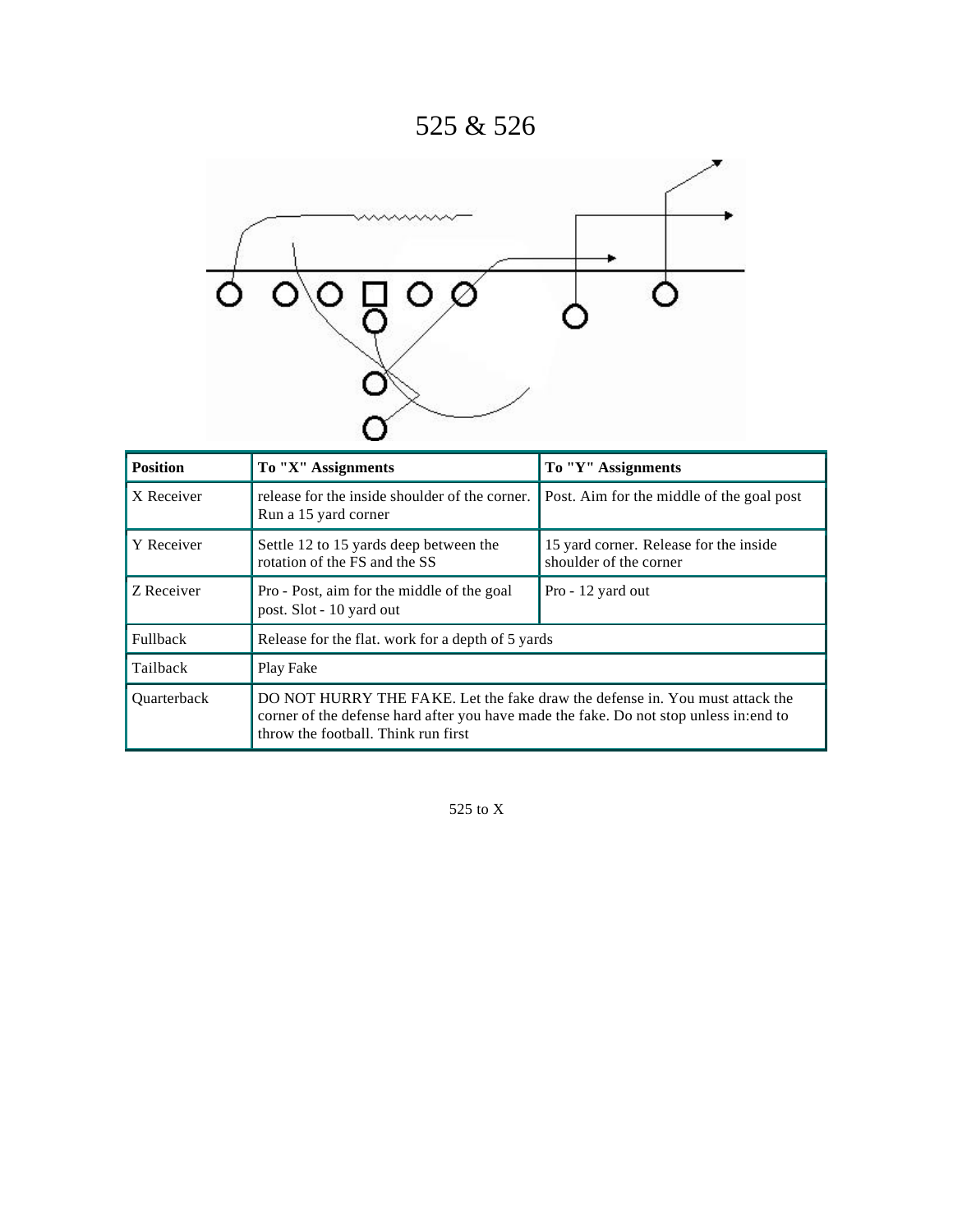

526 to Y



526 Pick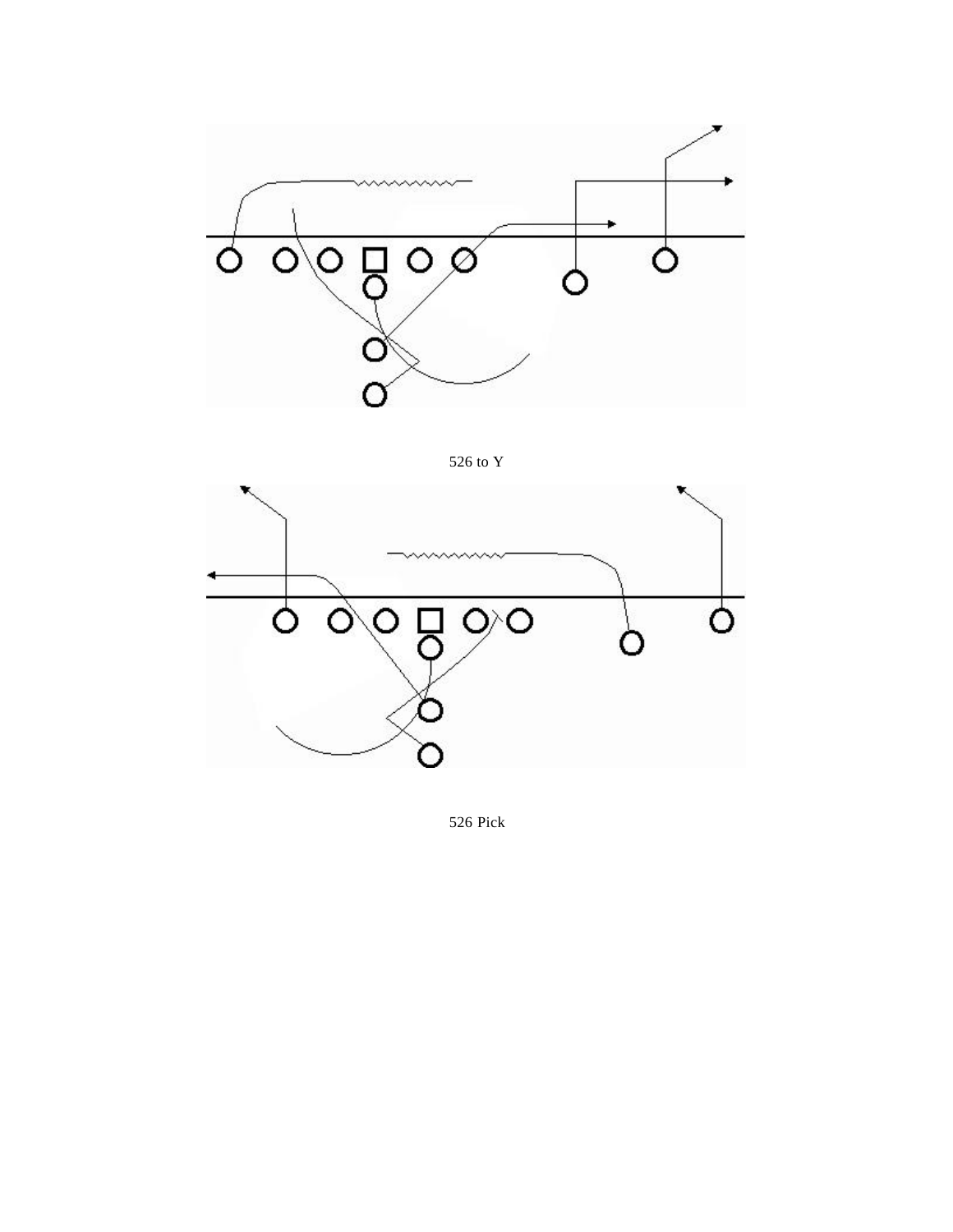





525 FB Middle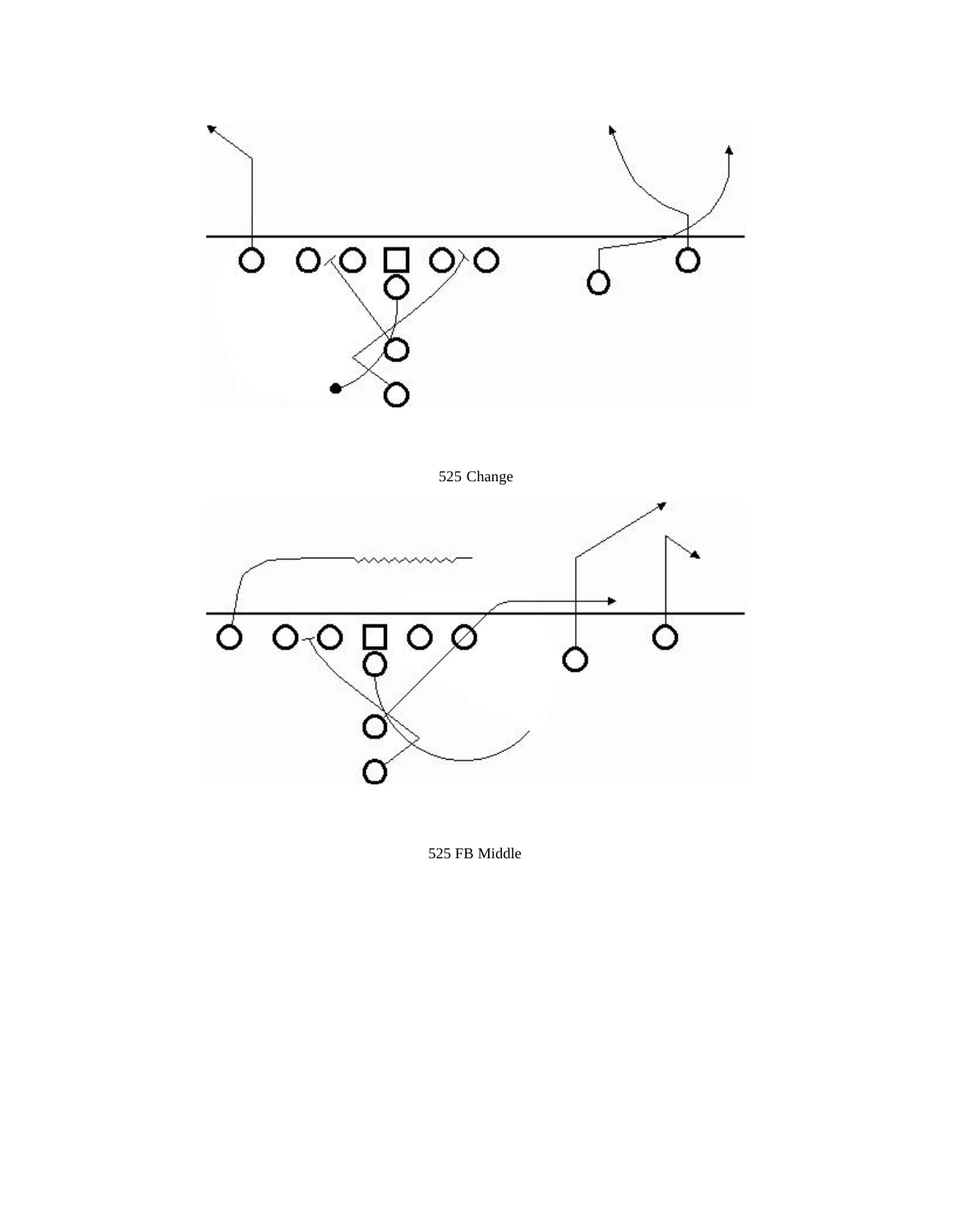

526 Z Middle



**4 1/ 4 2**

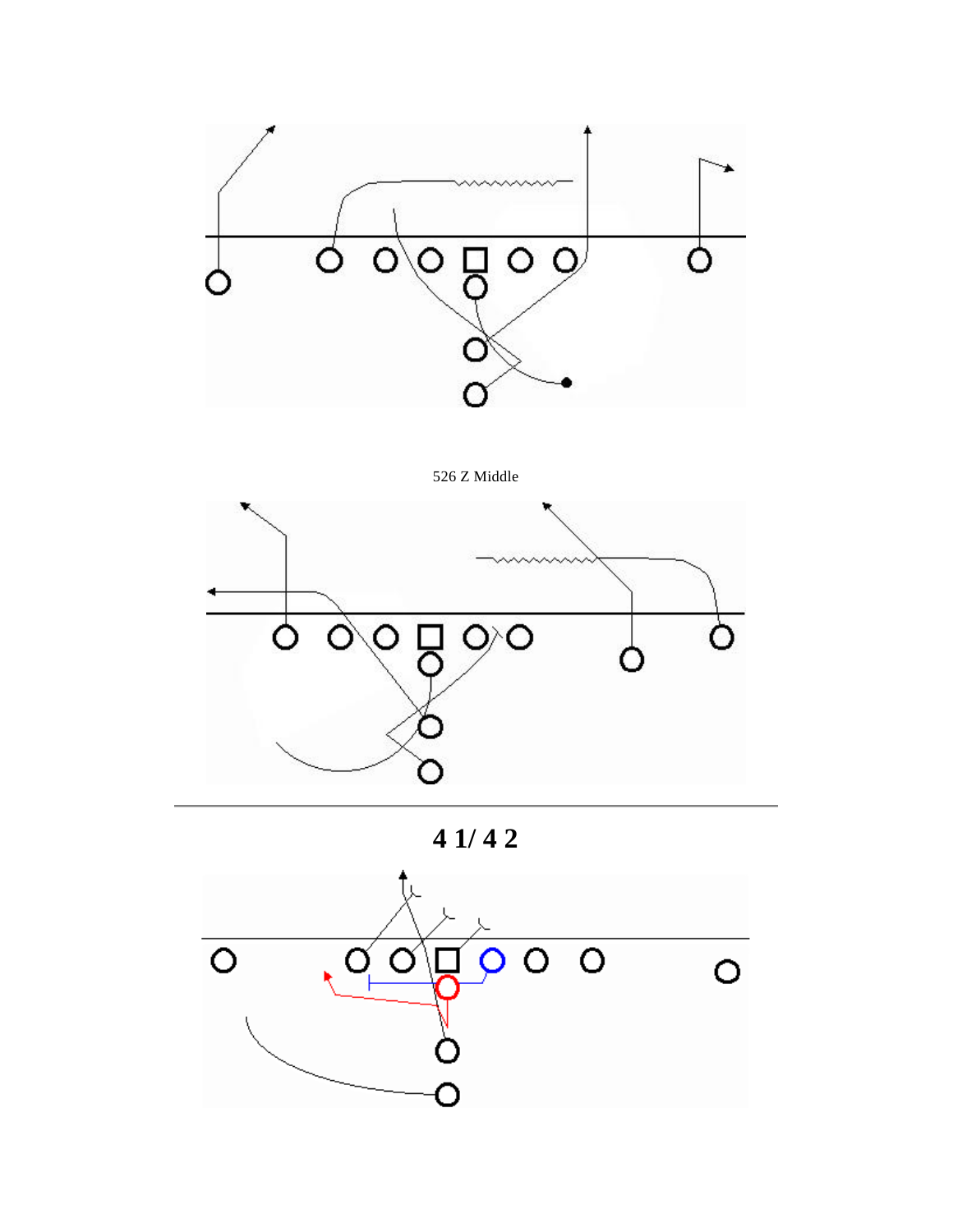| <b>Position</b> | To "X" Assignments                                                                                                                                      | To "Y" Assignments                 |  |  |  |
|-----------------|---------------------------------------------------------------------------------------------------------------------------------------------------------|------------------------------------|--|--|--|
| X Receiver      | Inside out on $#1$                                                                                                                                      |                                    |  |  |  |
| Y Receiver      | arc release and block run support defender<br>inside out                                                                                                | protect the C gap from penetration |  |  |  |
| Z Receiver      | $Slot/twins$ , FS. Pro, inside out on #1                                                                                                                |                                    |  |  |  |
| <b>Fullback</b> | From a good stance explode straight up the centers crack. Hug the double team and run to<br>daylight.                                                   |                                    |  |  |  |
| Tailback        | Freeze until the OB has handed the ball to the FB. Then run the option route to the alley.                                                              |                                    |  |  |  |
| Quarterback     | Open to the playside at 6 o'clock. Get a deep first step. You cannot get deep enough on<br>the first step. Hand the ball off and attack the option man. |                                    |  |  |  |
| Backside OT     | Pull flat and clip anyone chasing the pulling guard. You protect the B gap from<br>penetration                                                          |                                    |  |  |  |

**MAIN COACHING POINTS:** 1. Good trap block. 2. FB stays on the trap route.



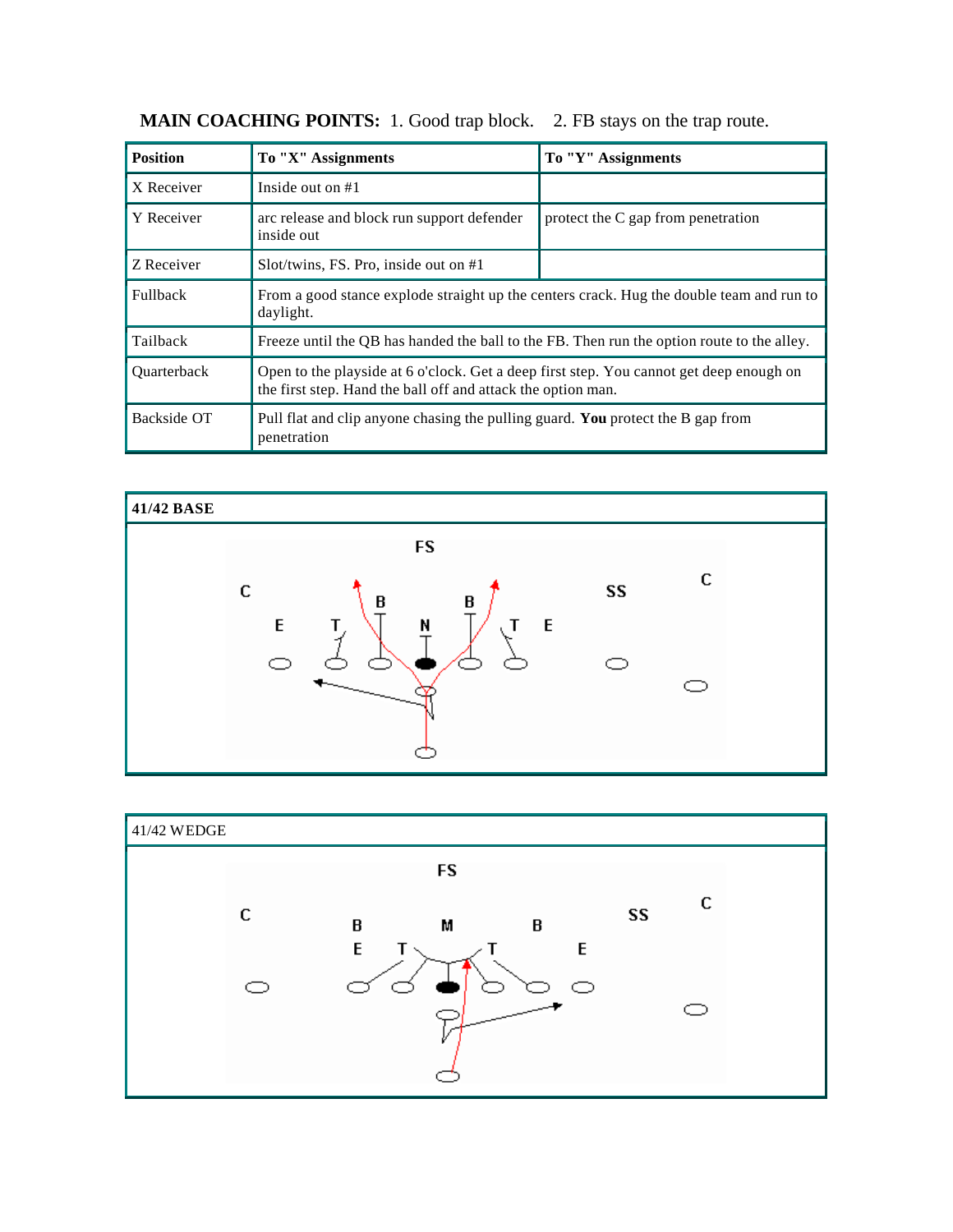**41/42 BASE -** This variation is used vs. defenses that play head up. Everyone blocks man on and the FB runs to daylight.

**41/42 WEDGE -** This variation has the line wedge blocking at the POA



**41/42 CUT** is a called cutback dive for the fullback. The play is run to an uncovered guard and a tackle covered by a 3 technique. It is called to a 3 technique tackle that will not close down with our tackle on his A block.

**COACHING POINTS:** The fullback must sink the dive to pull the nose and LBer to the playside A gap. The FB should run tight behind the nose and make the cut upfield. Make the defense come to you. The guard to the cut side should take a lateral step with the inside foot to drive his shoulders in front of the nose. Do not allow A gap penetration. The tackle to the cut side takes a short lateral step with the inside foot. Keep the shoulders square and eyes on the LBer.

### TRAP MUSTS

#### **The offensive line must not allow gap penetration.**

The offensive line must take the correct first step and understand their first responsibility is to protect the gap they are moving into as they take their first step of their blocking technique. The offensive lineman must secure that gap on the first step as he moves to block the defender assigned to him by the blocking rules.

**The lineman's cardinal rule is to:** N**ever, never, allow a defender to cross your face to penetrate a gap.**

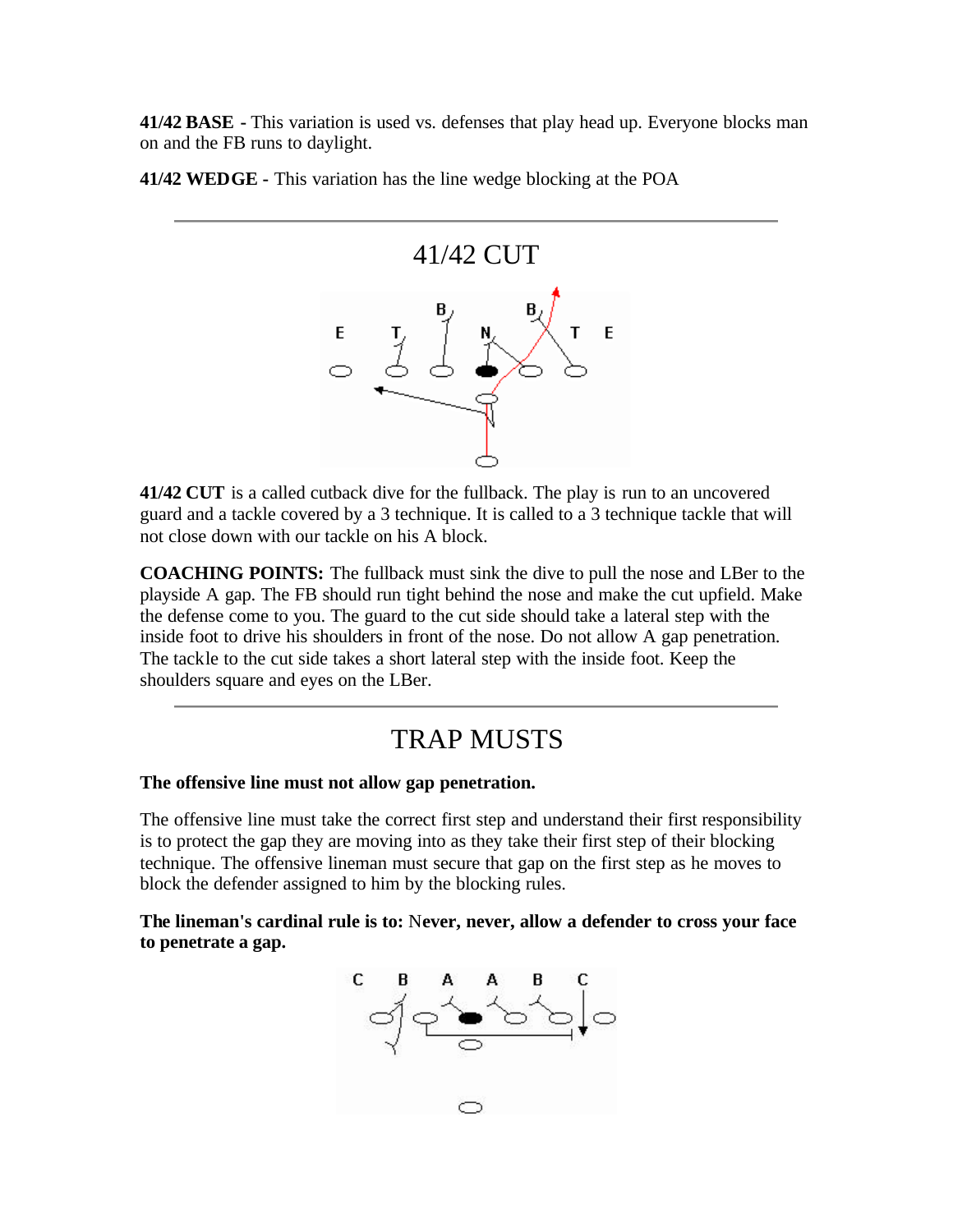#### The diagram illustrates the gap responsibilities when trapping a down lineman on or past the playside tackle.

| <b>Position</b> | <b>Assignments</b>                                                                  |
|-----------------|-------------------------------------------------------------------------------------|
| Playside Tackle | has the playside B gap                                                              |
| Playside Guard  | has the playside A gap                                                              |
| Center          | has the backside A gap                                                              |
| Backside Guard  | has the playside C gap -- Trap block                                                |
| Backside Tackle | has backside B on the trap, and the backside B and C on the option. (Zone and Pick) |

#### **The offensive line must make line calls.**

The pulling guard must not waste his block by not knowing what the defense is at the point of attack. Line calls will reduce the possibility of a wasted block. The linemen must make line calls every play regardless of the blocking used.

#### **CENTER - ODD, EVEN, SHADE**

Identify the type of defensive front to be blocked. **ODD** or **SHADE** indicate the center is covered by a nose. **EVEN** indicates the center is covered by a linebacker.

#### **GUARDS - COVERED or UNCOVERED.**

**COVERED** indicates the guard has a lineman over him. **COVERED** tells the pulling guard to trap the man on the playside guard. **UNCOVERED** tells the pulling guard to trap the man on the playside tackle. The calls put the pulling guard on the proper track for the trap.

#### **TACKLES - 1, 2 or 3.**

A 1 call indicates the man on the tackle is a B gap defender. 2 indicates the man on the tackle more than likely is a B gap defender. A 3 call indicates the man on the tackle is a C gap defender. An EAGLE call indicates the tackle is covered by a linebacker.

| The diagram illustrates the line calls vs. a 50 defense. |   |              |                                         |                 |                      |  |  |
|----------------------------------------------------------|---|--------------|-----------------------------------------|-----------------|----------------------|--|--|
|                                                          |   |              | В                                       | <b>B</b>        |                      |  |  |
|                                                          | E | $\mathbf{T}$ |                                         |                 | $N$ T E              |  |  |
|                                                          |   |              | $\circ$ $\circ$ $\circ$ $\circ$ $\circ$ |                 |                      |  |  |
|                                                          |   |              |                                         |                 |                      |  |  |
|                                                          |   |              |                                         |                 |                      |  |  |
|                                                          |   |              |                                         |                 |                      |  |  |
| <b>Diagram Above</b>                                     |   |              |                                         |                 | <b>Diagram Below</b> |  |  |
| Left Tackle - 2                                          |   |              |                                         | Left Tackle - 3 |                      |  |  |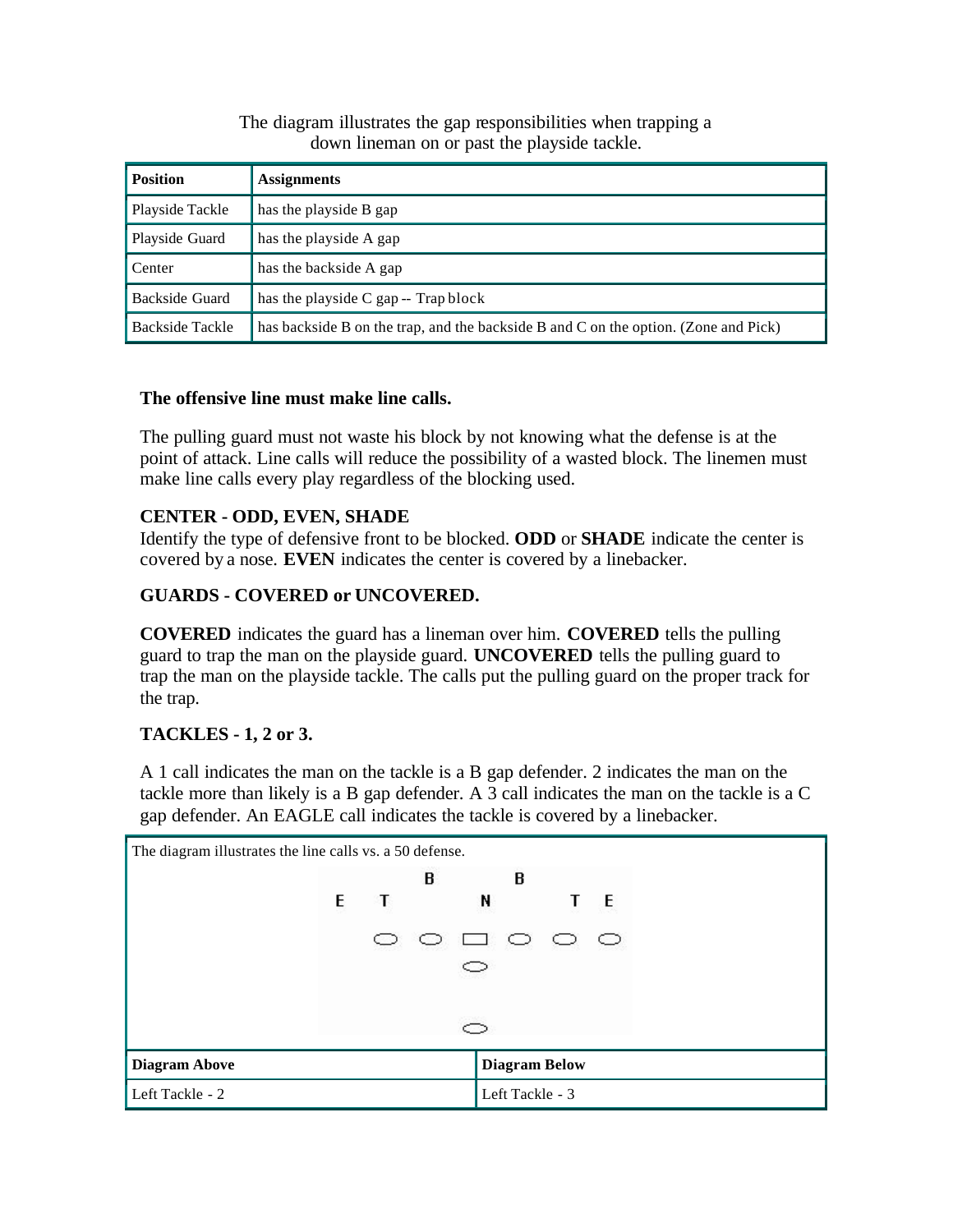| Left Guard - Uncovered.                                   |   |   |                       |                      | Left Guard - Covered |
|-----------------------------------------------------------|---|---|-----------------------|----------------------|----------------------|
| Center - Shade                                            |   |   |                       | Center - Even        |                      |
| Right Guard - Uncovered                                   |   |   | Right Guard - Covered |                      |                      |
| Right Tackle - 3                                          |   |   |                       | Right Tackle - Eagle |                      |
| This diagram illustrates the line calls vs. a 40 defense. |   |   |                       |                      |                      |
|                                                           | В | м |                       | В                    |                      |
|                                                           | E |   |                       |                      | E                    |
|                                                           |   |   | $\Box$ $\circ$        |                      | O                    |
|                                                           |   |   |                       |                      |                      |
|                                                           |   |   |                       |                      |                      |

#### **The pulling guard must adjust the trap course.**

To block the trap the guard must get inside out leverage. on the option the guard must get outside in leverage in order to log (seal) the man at the POA. The option course must allow the guard to lead through the hole when the defensive lineman to be logged disappears inside.

#### **The fullback must sink the dive.**

The fullback must sink the dive by staying on the dive track for one step past the hand off. By staying on the trap track the fullback is able to utilize the full impact of the pulling guard's block. When the fullback sinks the dive the LBer steps up. When LBers step up they usually are flat footed. This makes them easier to block.

#### **The Fullback must find the alternate running lane. The fullback learns this by understanding:**

- The trap blocking. The fullback must know the guard is trapping the first man on or past the playside guard.
- The 1-2 hole rule. The fullback must know he runs off the the first down lineman from the center playside guard gap out.
- The offensive line calls. The fullback must know how the line calls help him read the defensive front to anticipate the location of the running lanes before the ball is snapped.
- The one way decision making process. The one way decision making process makes the fullback a decisive runner. In his stance the fullback tells himself, "run inside the trap, run inside the trap, until the defensive lineman won't let me. Then run outside him.',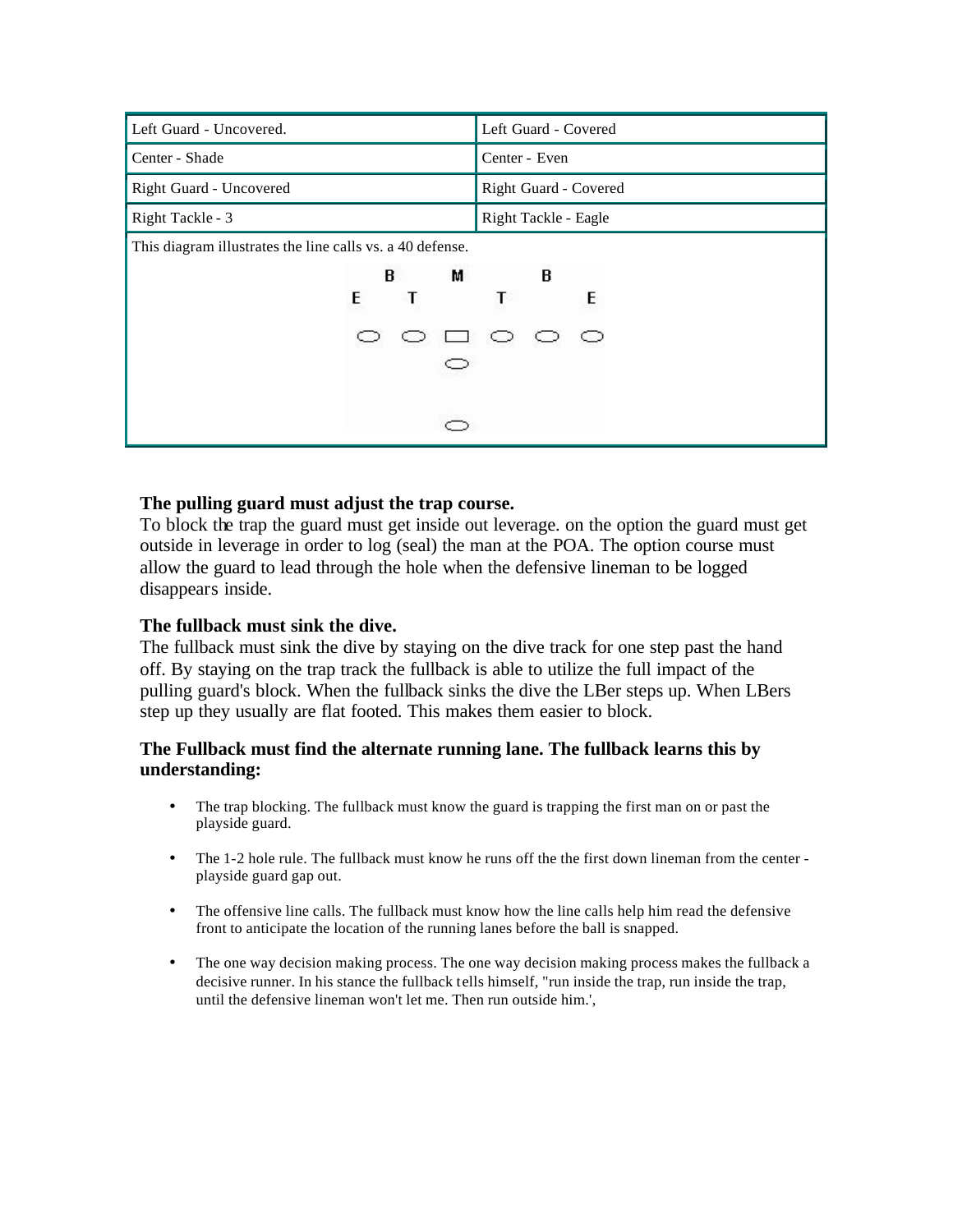

**The below diagram illustrates the FB's two basic 1 & 2 hole running lanes.**

**A COVERED** call by the playside guard alerts the fullback to look at the alignment of the defensive lineman over the guard. The defensive lineman's alignment on the guard informs the fullback where to anticipate the running lane, inside or outside the defensive lineman.

**An UNCOVERED** call by the playside guard alerts the fullback to look at the alignment of the defensive lineman over the tackle. The defensive lineman's alignment on the tackle informs the fullback where to anticipate the running lane, inside or outside the defensive lineman.

### 1-2 TRAP LINE CALLS

The diagram illustrates a **COVERED** call with the playside guard covered by a defensive lineman in a two technique.



#### **COACHING POINTS:**

With a covered call and a two tech. the fullback can anticipate the running lane outside the two tech. The two tech. should close hard with the playside guard blocking inside. The pulling guard should collide the two tech. with his inside shoulder and pin him inside. The running lane should appear in the B gap. Once the fullback gets in the B gap he must square his shoulders to the goal line and run with power.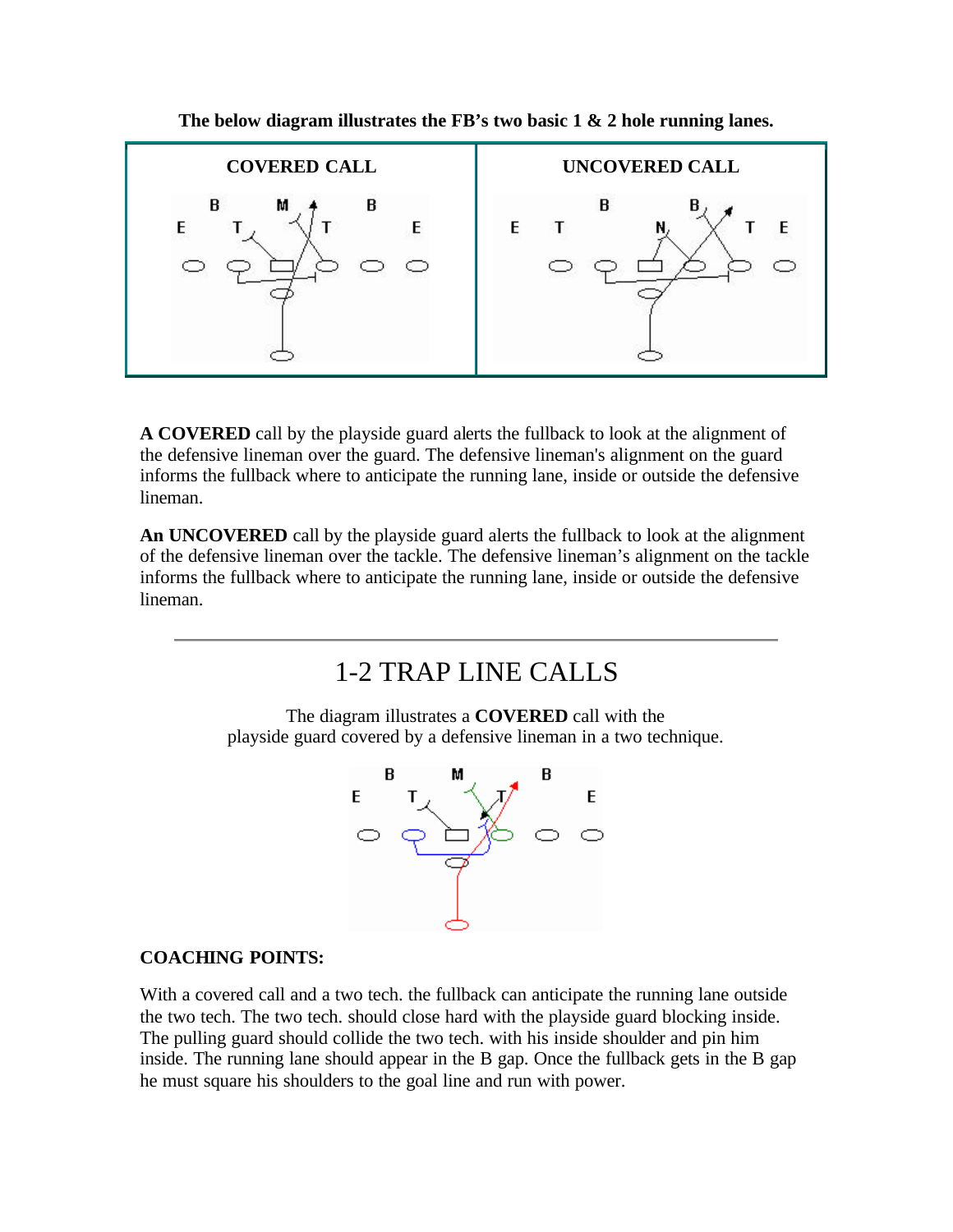The diagram illustrates a **COVERED** call with the playside guard covered by a defensive lineman in a 3 tech.



#### **COACHING POINTS:**

With a covered call in a 3 technique the fullback can anticipate running the ball inside the 3 tech. The 3 tech should be responsible for the B gap. if the 3 technique closes the fullback should ran the ball into the B gap.

#### The diagram illustrates an **UNCOVERED 3**



#### **COACHING POINTS:**

With an uncovered 3 on the playside tackle the fullback can anticipate the running lane inside the 3 Tech. The 3 tech. should be responsible for the C gap.

The diagram illustrates an **UNCOVERED 3** with the playside guard covered by a 1 technique defensive lineman and the playside tackle covered by a 3 tech.



#### **COACHING POINTS:**

With the playside guard and the playside tackle both covered by defensive linemen, the offense must look at the base defense to determine which defensive lineman to trap. The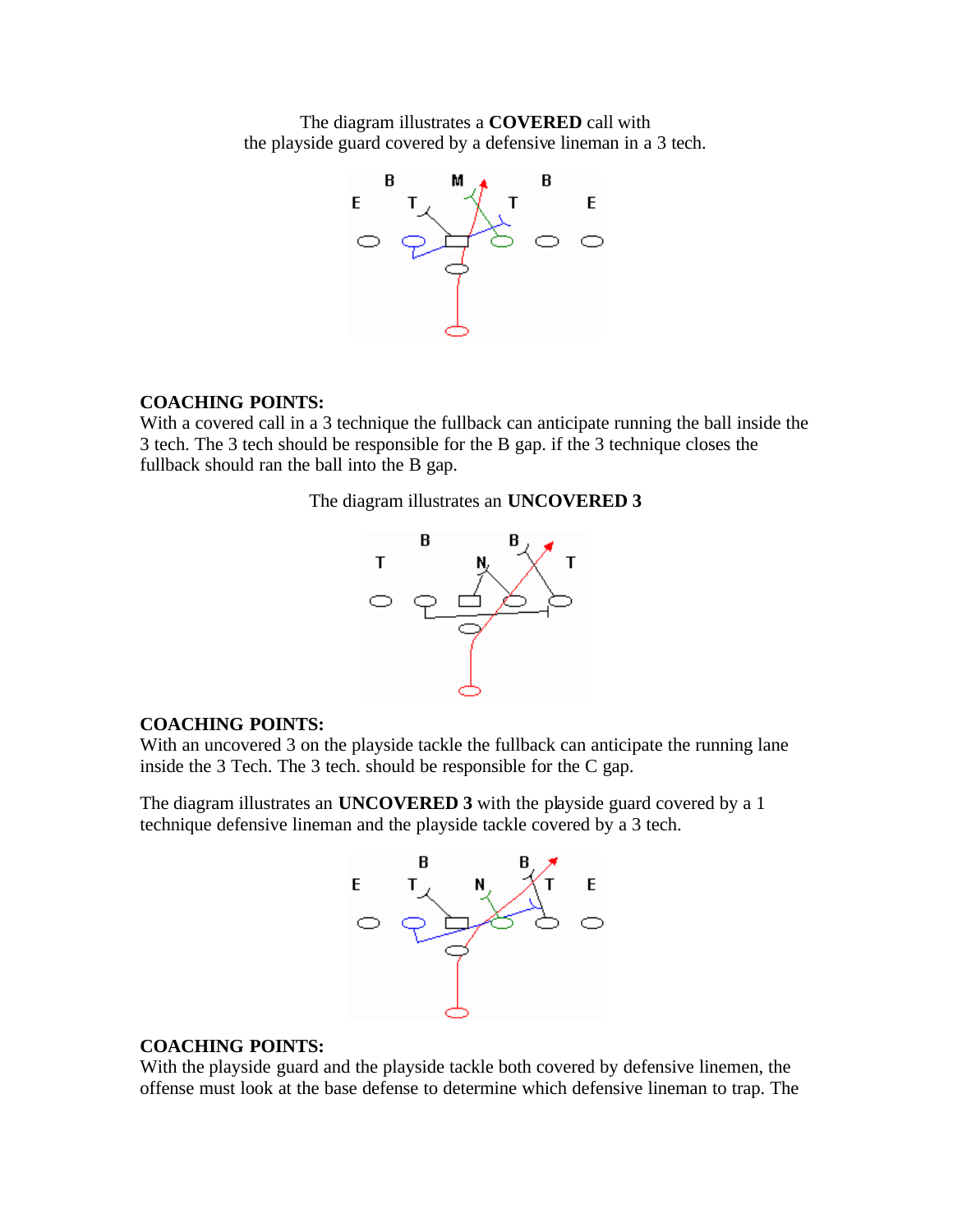offense has to determine the first down line man past the playside guard. In the above diagram the playside guard makes an uncovered call because the 1 tech. is the over shifted nose guard in a 50 defense. The nose guard is responsible for the A gap. By being responsible for the A gap, he is not the first down lineman past the playside guard. The 3 tech. on the playside tackle is the first down lineman past the playside guard.



#### **ASSIGNMENTS**

X, Y, and Z block like 41/42. Block for the FB give.

#### **LINEMEN**

Block just like 41/42 except the pulling guard is going to turn up the hole and block the LBer. The playside tackle will try to reach the man over him to get him to widen.

#### **BACKFIELD**

Execute 47/48.

#### **COACHING POINTS**

The fullback must sink the handoff. Stay on the pulling guards outside hip unless the LBer crosses the guard's head. The pulling guard runs the 1-2 trap track, the guard must find the LBer on his second step. The guard does not chase a scrape LBer. Turn inside for the offside LBer.

VS. 43 - We want to run this to a 3 tech that widens with a zone move by the playside guard.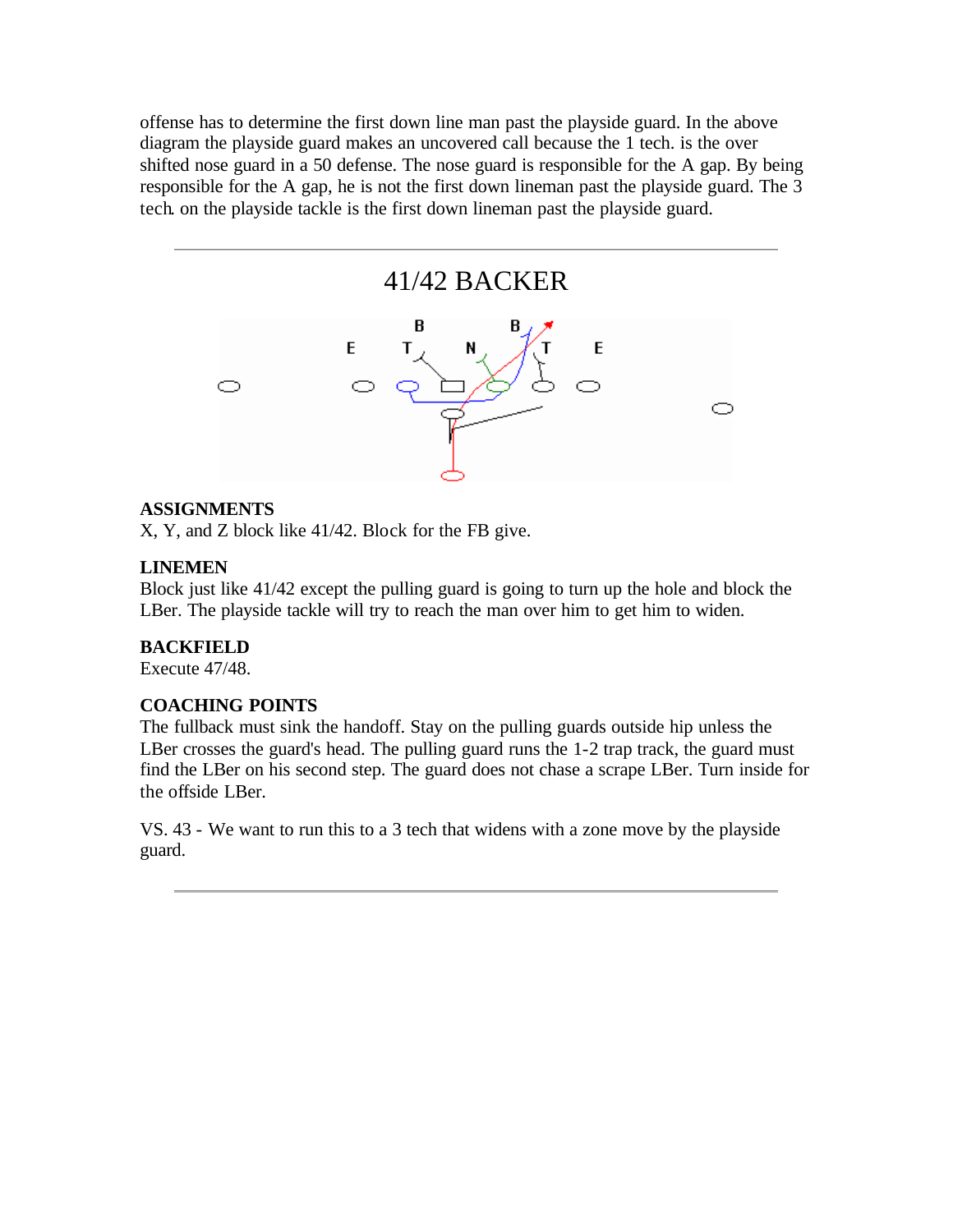### 41/42 BACKER VS. a 43







#### **MAIN COACHING POINTS:**

- Protect the mesh.
- Get the playside LBer blocked.
- Get the perimeter blocked.
- QB and the TB run the alley.

#### **ASSIGNMENTS**

X - Play to you stalk #1 to your side. Play away, cross field on #1 to your side.

**Y -** Pro and to you, arc release and block #2 to your side. Away, block the FS. Twins, to you, arc release on #1 to your side.

**Z -** Pro and to you, stalk #1 to your side. Slot or twins and to you. Stalk #2 to your side. Play away, cross field on FS.

#### **LINEMEN**

We will use trap blocking to start with. All linemen will block the same as in 41/42. The pulling guard will pull and seal(log) the man to be trapped. Try to seal him until you have to kick him out.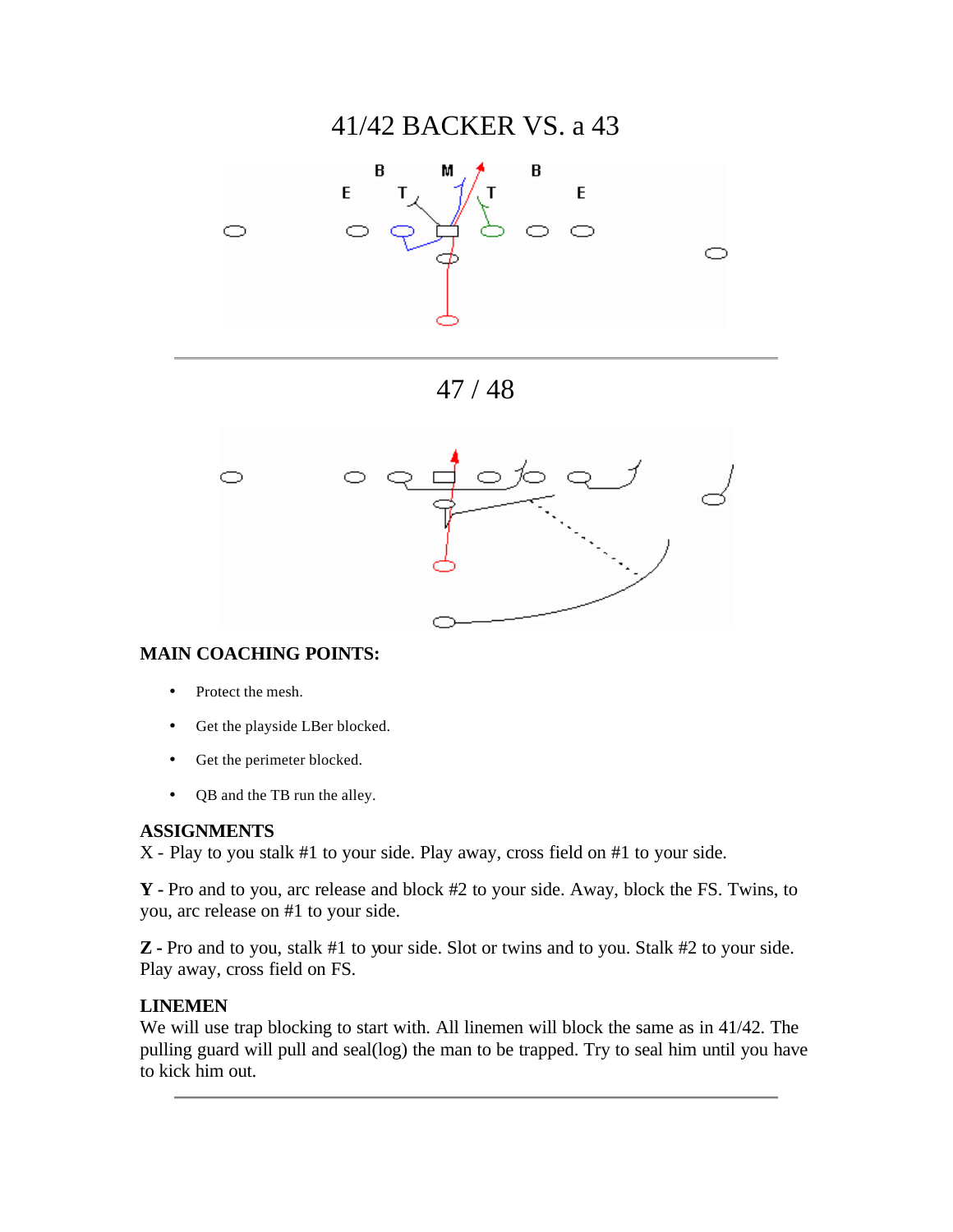### 47/48 ZONE

Zone to the POA. Leave the end man on the LOS unblocked. On the Y side the tackle must reach his man and keep him from getting to the outside. On the split side the tackle will have several different looks to deal with.

| В<br>N<br>╌<br>2305 | в<br>⋌<br>E<br>N<br>83 | U<br>N<br>t<br>L S | М<br>B<br>◡ | В<br>$\rightarrow$ |
|---------------------|------------------------|--------------------|-------------|--------------------|
| 50                  | 50 Reduce              | 50 Eagle           | 43          | 42                 |

The rule is to leave the end man on the LOS unblocked. with that in mind the playside tackle should block inside for the LB. If the LB is inside of the tackle he may be able to execute his block without much difficulty. The problem occurs when the defensive lineman jams our tackle and does not allow him to release inside. If the LBer is lined head up on the tackle or in a position to scrape outside quickly, the tackle has a difficult block at best. If the tackle cannot get to the LBer he should make a **STACK CALL.** The playside tackle will block the end. The QB will keep the ball and attack the option alley.

**THE BACKSIDE TACKLE MUST ZONE JAB AND PICK.** If no one crosses the tackles face he must turn back and pick up anyone crashing hard from the backside.

#### **FULLBACK**

Explode up the center's crack. Sink the dive, make a great fake. Be aware of the playside LBer.

#### **TAILBACK**

FREEZE. Get on the option route. Expect a quick pitch, expect a bad pitch. Stay on the alley course.

#### **QUARTERBACK**

Open to the playside with a deep step. make a good fake then attack the option man think pitch all the way. Pitch until the option man will not let you pitch. If the playside tackle makes the **STACK** call you will keep the ball and sprint for the option alley.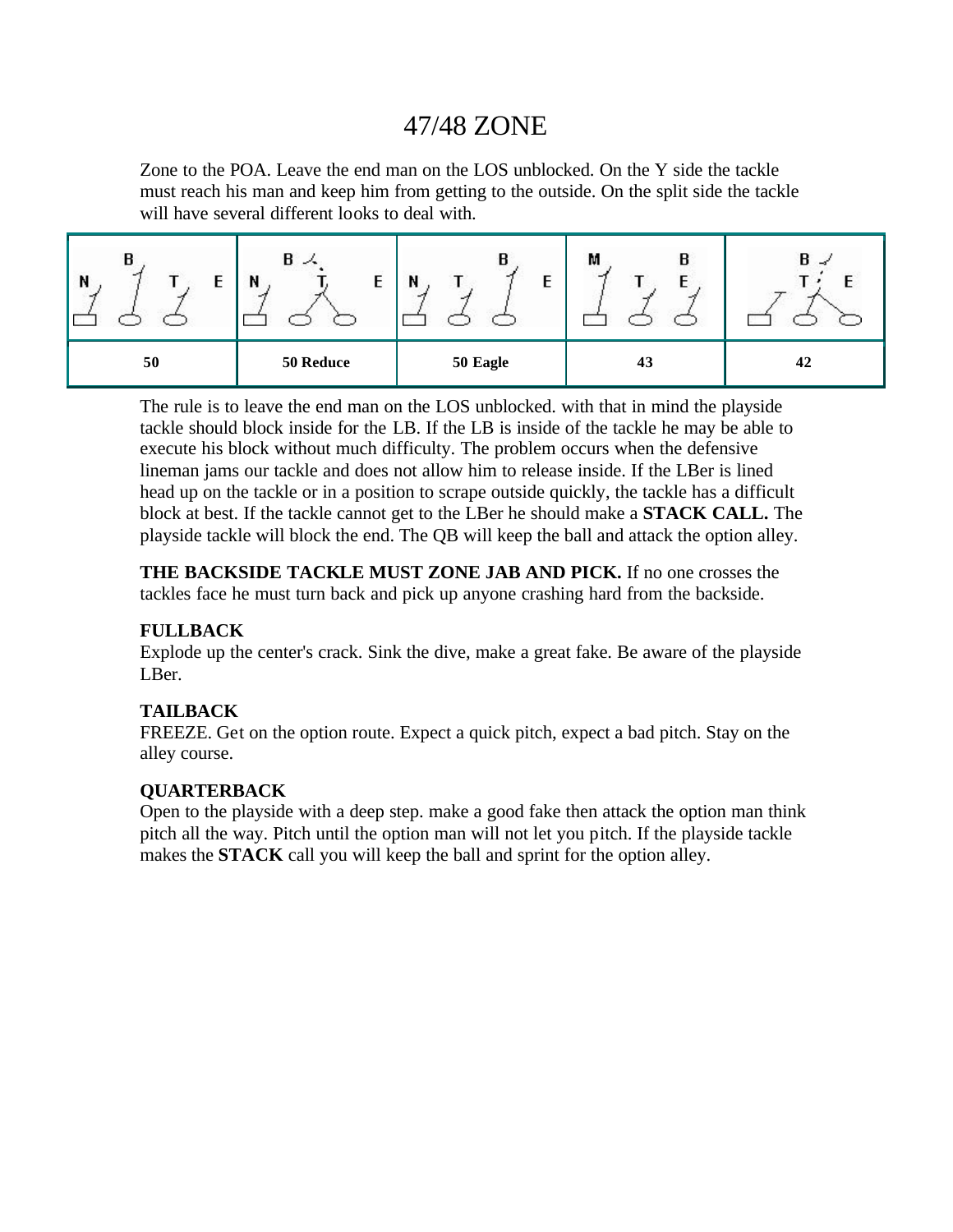### 47 / 48 CAL



**CAL** is used vs. reduced defenses. The tackle will double the 3 tech. and the pulling guard will seal the LBer. If the LBer does not appear run the option alley looking over the inside shoulder looking to block the first opposite colored jersey.



**MAIN COACHING POINTS:** Same as for 41/42. This is a counter to 41/42. Same calls and variations, same techniques. The only change is for the QB.

**QUARTERBACK -** Drop step with your left foot for 12 and right foot for 11. Get deep on the step. Ride the FB. Open to the playside and attack the option man.11 is blocked like 41. 12 like 42.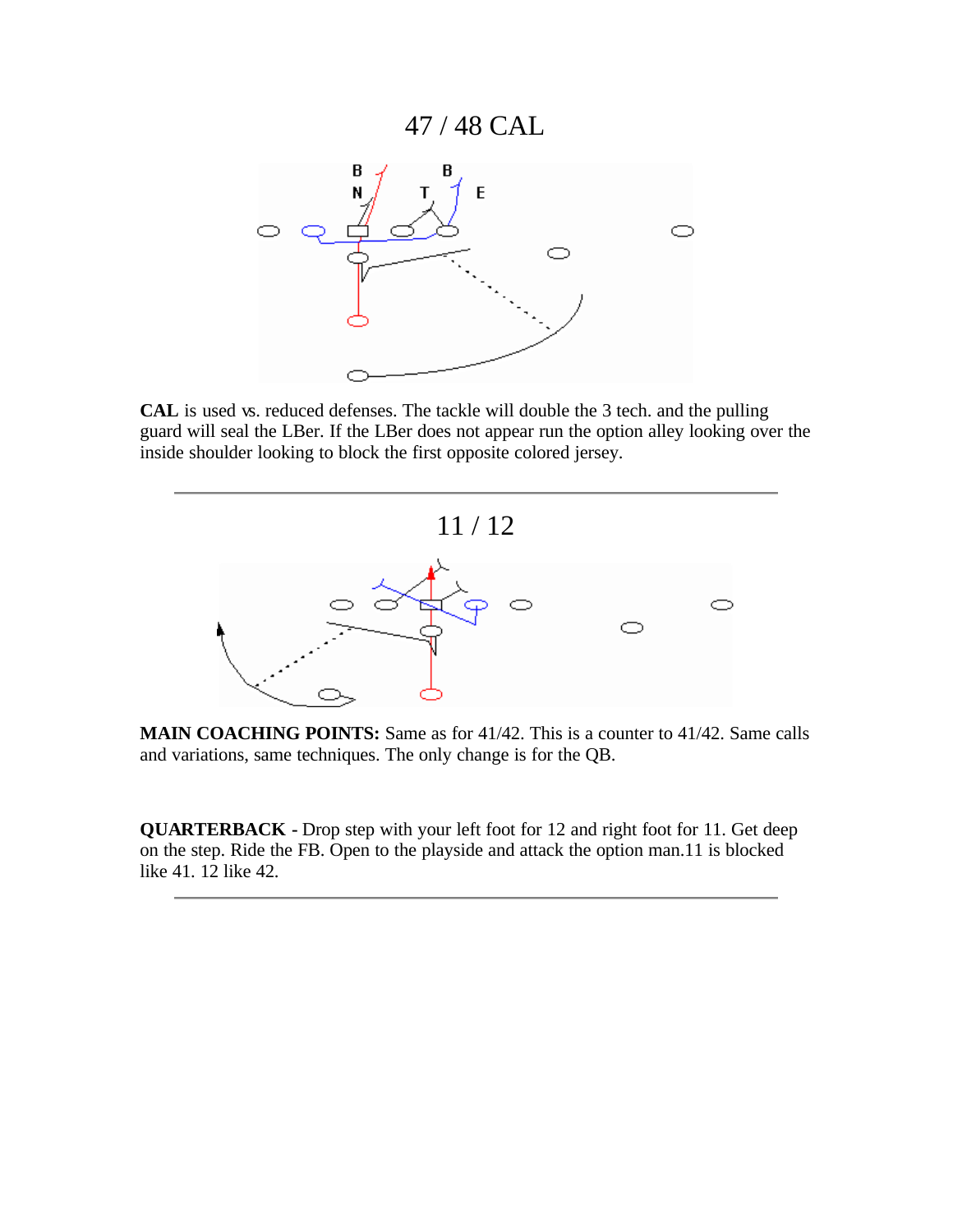# 17 / 18



**MAIN COACHING POINTS -** Same as 47/48 - we may pull the backside guard and lead him on the alley.



|                 | <b>MARITY CONCERN TO A OTIVA DI HIPSIGO GIORDO OPONS SPIRE O 10 7 MICHOS</b>                                                                                           |
|-----------------|------------------------------------------------------------------------------------------------------------------------------------------------------------------------|
| <b>Position</b> | <b>Assignments</b>                                                                                                                                                     |
| Playside Tackle | First linebacker on or inside. A block. Be prepared for the stack call. Open split 6 to 9<br>inches.                                                                   |
| Playside Guard  | A block combo. Leave the man over you unblocked. Man over in a I tech you block him.<br>We are reading the first man past you. You are responsible sealing the A gap.  |
| Center          | A block with playside guard.                                                                                                                                           |
| Backside Guard  | Zone to POA                                                                                                                                                            |
| Backside Tackle | Zone jab and pick.                                                                                                                                                     |
| <b>Fullback</b> | Run the 1-2 track. Sink the mesh. On a handoff stay in the running lane. No handoff,<br>angle towards the option alley. The QB will decide if you get the ball or not. |
| Tailback        | Run option path                                                                                                                                                        |
| X Receiver      | Play to you, stalk #1 to your side. Play away, cross field on #1 to your side.                                                                                         |
|                 |                                                                                                                                                                        |

|  |  |  | <b>MAIN COACHING POINTS:</b> Playside tackle opens split 6 to 9 inches |
|--|--|--|------------------------------------------------------------------------|
|  |  |  |                                                                        |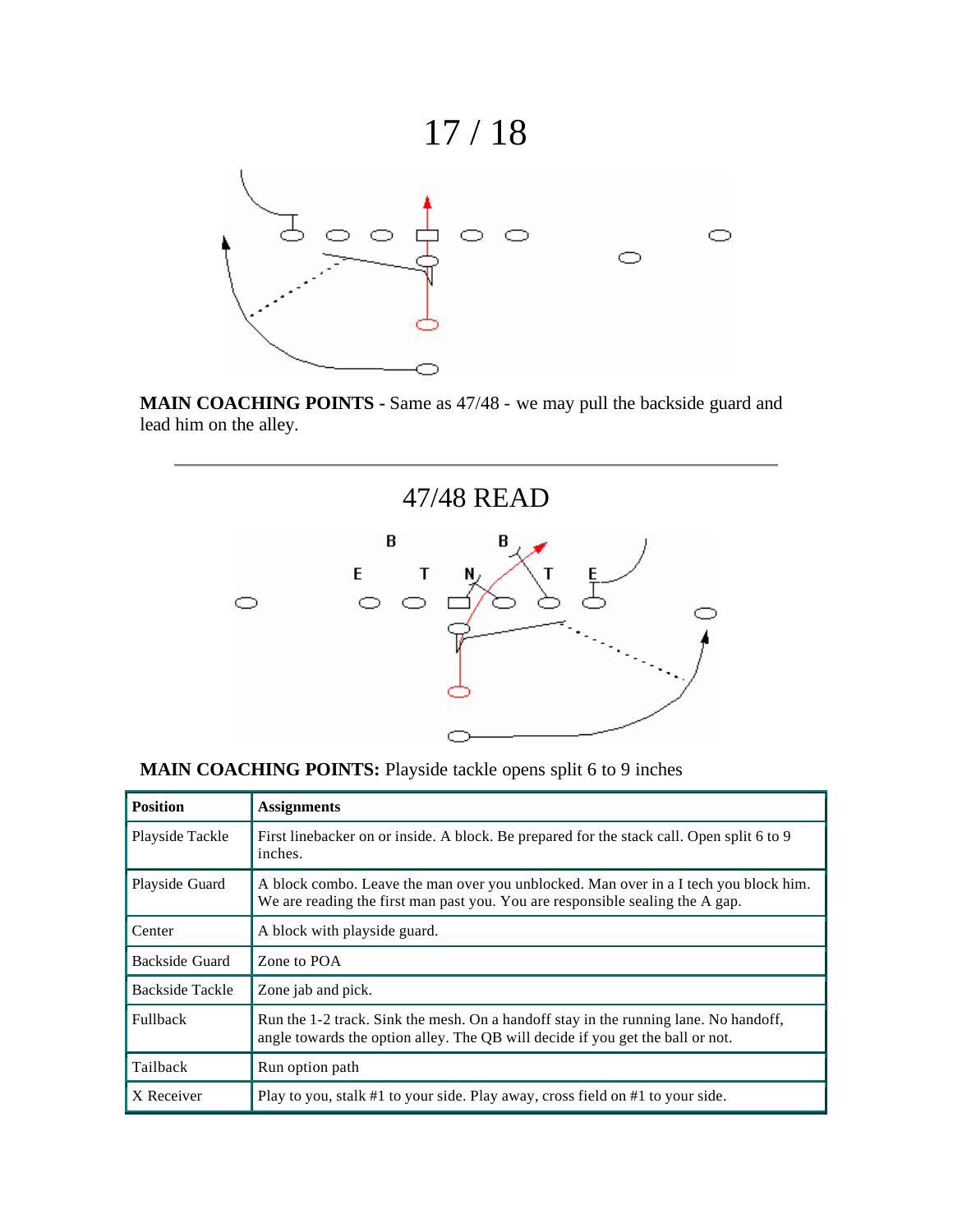| Y Receiver         | Pro and to you, arc release and block #2 to your side. Away, block the FS. Twins, to you,<br>arc release on #1 to your side.                                                                                            |
|--------------------|-------------------------------------------------------------------------------------------------------------------------------------------------------------------------------------------------------------------------|
| Z Receiver         | Pro and to you, stalk #1 to your side. Slot or twins and to you. Stalk #2 to your side. Play<br>away, cross field on FS.                                                                                                |
| <b>Ouarterback</b> | Read the first man past the guard. Think give until the man will not let you give. Be alert f<br>or the stack call. If you get a covered call be aware that a 2 tech. Defender is more than<br>likely an A gap defender |

### PERIMETER BLOCKING CALLS

**LOAD -** We want to **LOAD** the defensive end because he may be crashing hard and coming after the QB. **Z** is the man that will make the 40 series **LOAD** block. He should step directly at the end man and ride him inside. (Diagrammed Below Left)



**CRACK -** We will **CRACK** when we are having trouble blocking the run support defender. X will be doing most of the **CRACK** blocking. From a **5** to **7** yard split X takes 1 step down field and cuts for the defender. He must get his head in front of the defender, pinning him to the inside. This block must be above the waist and the defender must absorb some punishment. Z or Y will arc out and block the #1 defender. (Diagrammed Above Right)

**LOCK -** combination of Load and crack designed to isola te the QB and TB on the corner. (Diagrammed Below Left)

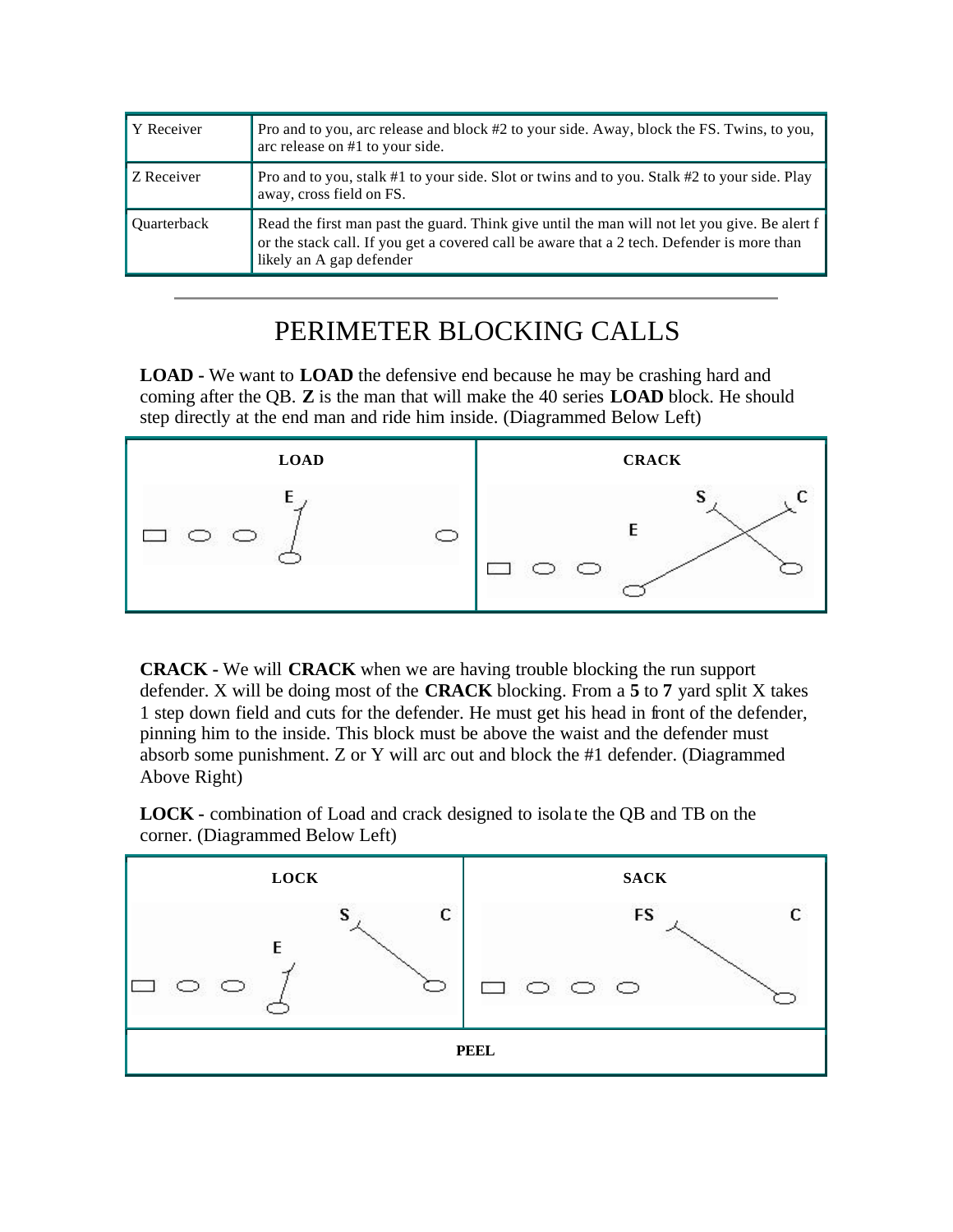

**SACK -** a crack block on the free safety. (Diagrammed Above Middle)

**PEEL -** a technique used to seal the playside LBer by releasing outside a head up defensive lineman. (Diagrammed Above Right)

## 40 PASS PROTECTION (BASE PROTECTION)

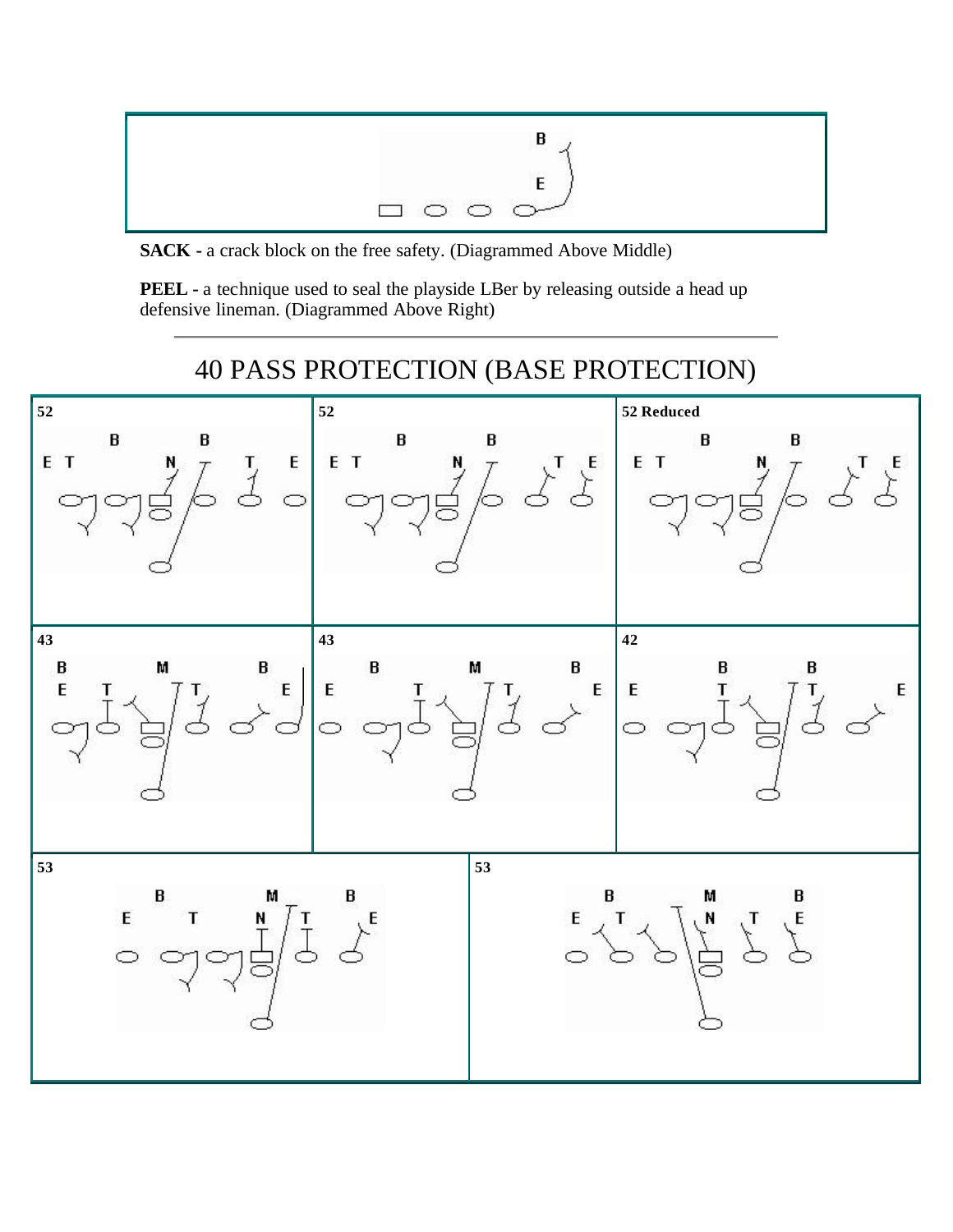| <b>Position</b> | <b>Assignments</b>                                                                                                                     |
|-----------------|----------------------------------------------------------------------------------------------------------------------------------------|
| Playside Tackle | Man on. Uncovered, block outside. Aggressive run read.                                                                                 |
| Playside Guard  | Man on. Uncovered, block outside. Aggressive run read                                                                                  |
| Center          | Man on, backside A gap. Aggressive run read                                                                                            |
| Backside Guard  | Protect the backside B & C gap - Zone and hinge back.                                                                                  |
| Backside Tackle | Protect the backside B $& C$ gap - Zone and hinge back.                                                                                |
| <b>Fullback</b> | First LBer from the playside out.                                                                                                      |
| Tailback        | Option course for 10 yards. Turn and face the QB. Give him a big target. Be alert for the<br>blitz by #2. If he blitzes you block him. |

# TRAP PROTECTION

| <b>Position</b> | <b>Assignments</b>                                                                    |
|-----------------|---------------------------------------------------------------------------------------|
| Playside Tackle | On - inside. Do not block the end man unless solid is called.                         |
| Playside Guard  | On - inside. Be aggressive. Be alert for the Shoot it call.                           |
| Center          | On - backside A, Fill for the pulling guard.                                          |
| Backside Guard  | Pull and trap the end man on the LOS. Solid called, pull and seal the playside B gap. |
| Backside Tackle | Seal the B gap and wide rush. Hard zone and pick. Y in protection, seal B gap.        |



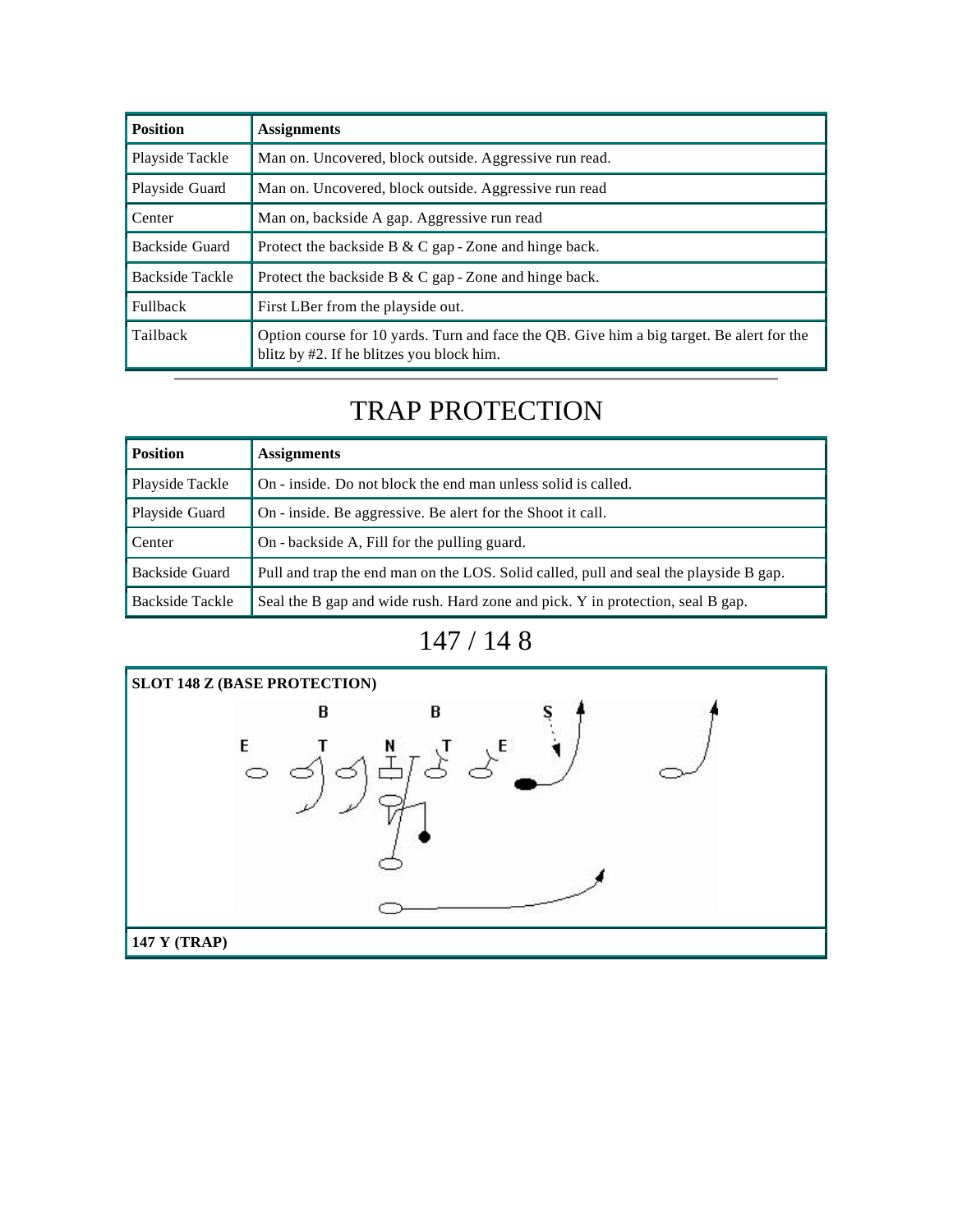

This is a run support pass. It takes advantage of a run support defender that attacks the LOS.

| <b>Position</b>    | <b>Assignments</b>                                                                                                                                                                                                                                                                                                           |
|--------------------|------------------------------------------------------------------------------------------------------------------------------------------------------------------------------------------------------------------------------------------------------------------------------------------------------------------------------|
| <b>Ouarterback</b> | Key the run support defender, #2 counting from the outside in. when he moves towards<br>the LOS throw the ball to the primary receiver. SLOT X, Pro Y. If he stands still or backs<br>up throw the ball to the TB. Throw the ball from a position parallel to the LOS. The pass<br>should be caught 5 to 10 yards downfield. |
| 147/148 Z          |                                                                                                                                                                                                                                                                                                                              |
| X Receiver         | Go route. Outside release vs. a hard corner. Look for the ball as the hard corner is passed.                                                                                                                                                                                                                                 |
| Y Receiver         | Pass Pro.                                                                                                                                                                                                                                                                                                                    |
| Z Receiver         | 1 pattern. Arc block release. Make eye contact with the defender. Do not run a pass<br>pattern. On your release continue to get wide from a 3 deep safety as you get depth.                                                                                                                                                  |
| 147/148 Y          |                                                                                                                                                                                                                                                                                                                              |
| X Receiver         | Go pattern. Outside release vs. a hard corner.                                                                                                                                                                                                                                                                               |
| Y Receiver         | 1 pattern. Arc release and make eye contact with the run support defender. Do not run a<br>pass pattern. On your release continue to get wide from a 3 deep safety as you get depth.                                                                                                                                         |
| Z Receiver         | Go pattern. Release outside vs. a hard corner. Look for the ball as the hard corner is<br>passed.                                                                                                                                                                                                                            |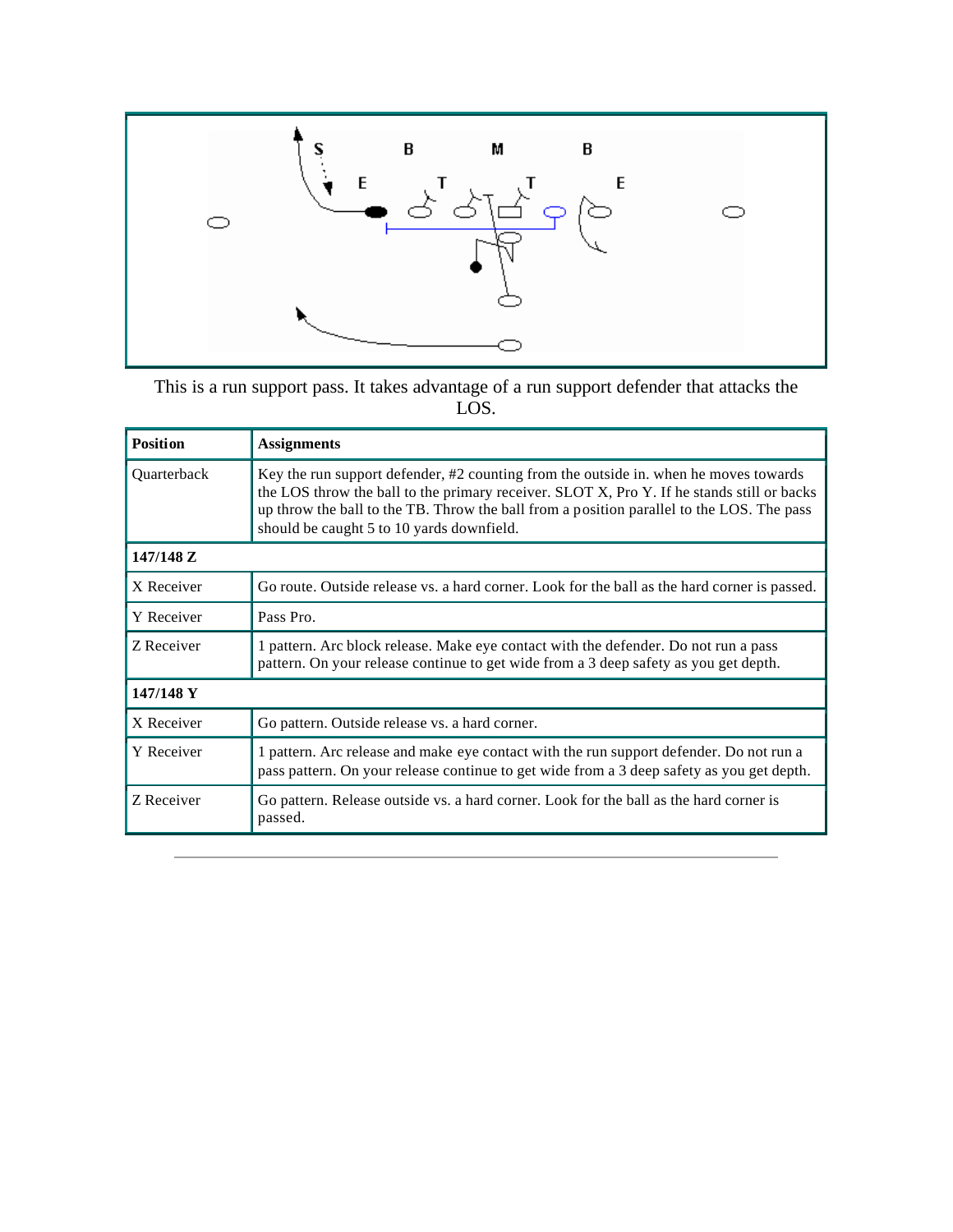### 147 / 148 X



### **(TRAP PRO W/ SOLID CALL)**

| <b>Position</b> | <b>Assignments</b>                                                                                                                                                                                                  |
|-----------------|---------------------------------------------------------------------------------------------------------------------------------------------------------------------------------------------------------------------|
| X Receiver      | 1 PATTERN. Stalk block release. Make eye contact with the defender. Do not run a pass<br>route. Outside release vs. a hard corner. Look for the ball as the hard corner is passed. 7<br>yard hitch vs. soft corner. |
| Y Receiver      | Pass Pro                                                                                                                                                                                                            |
| Z Receiver      | Go pattern, outside release vs. a hard corner                                                                                                                                                                       |
| Quarterback     | Key the defensive back over X. When the corner backs up, throw a 7y ard hitch. If the<br>corner plays hard throw to X in the hole                                                                                   |

### **848**

**COACHING POINTS:** Slant is a 1 rec. pattern. When there is no throwing lane, run the ball. Ride the FB slightly. Take one step back to throw.

| <b>Position</b>    | <b>Assignments</b>                                                                                                                                      |
|--------------------|---------------------------------------------------------------------------------------------------------------------------------------------------------|
| X Receiver         | Slant. Open split 2 to 3 yards. Release 4 steps downfield, then angle for a point 12 yards<br>deep on the hash. Don't run the angle portion full speed. |
| Y Receiver         | Pass Pro.                                                                                                                                               |
| Z Receiver         | Slant. Open split 2 to 3 yards. Release 4 steps downfield, then angle for a point 12 yards<br>deep on the hash. Don't run the angle portion full speed. |
| <b>Ouarterback</b> | Key: vs. 3 deep the backside LBer. Vs. 2 deep the playside LBer. PROGRESSION: 3<br>deep, X. 2 deep, Z.                                                  |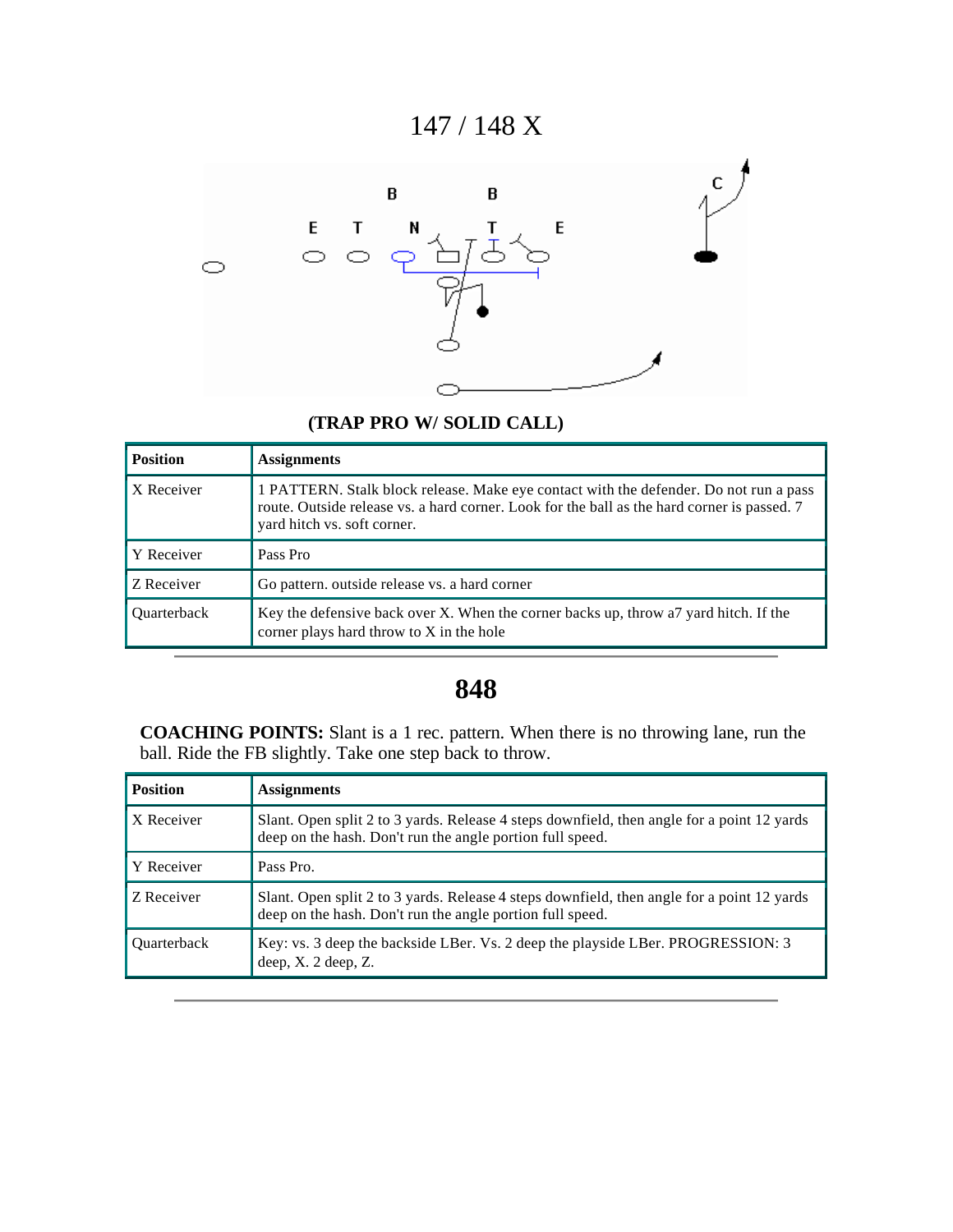# 847/848 DEEP



**COACHING POINTS** - Come of f the mesh 2 steps and back 2 steps. vs. 3 deep Z will stop in front of a soft corner. Versus 2 deep throw opposite the safety's reaction.

| <b>Position</b>    | <b>Assignments</b>                                                                                                                                                                                                                                                                                |
|--------------------|---------------------------------------------------------------------------------------------------------------------------------------------------------------------------------------------------------------------------------------------------------------------------------------------------|
| X Receiver         | Slant and go route. With the ball on the hash align four to five yards outside the hash. Release<br>four steps down field, then angle for a point 12 yards deep. on the hash. Two steps before the<br>hash look at the QB then turn and run up the inside edge of the hash. Stay inside the hash. |
| Y Receiver         | Pass pro                                                                                                                                                                                                                                                                                          |
| Z Receiver         | Quick out and up. Your 1st step is at a point 6 yards in front of X's alignment. Angle for the<br>sideline. Within 5 yards of the sideline turn up field. Vs 2 deep get down the sideline looking<br>for ball. Vs. 3 deep corner that hangs deep, hook at 12 to 14 yards deep.                    |
| Fullback           | Pass Pro                                                                                                                                                                                                                                                                                          |
| Tailback           | Option route. Pick up #4 on blitz.                                                                                                                                                                                                                                                                |
| <b>Ouarterback</b> | Key - 3 deep key the FS to the RS defender. FS back-key the RS to determine If you throw to<br>Z or TB. Vs. 2 deep key the safety on the hash.<br>PROGRESSION: X to Z to TB                                                                                                                       |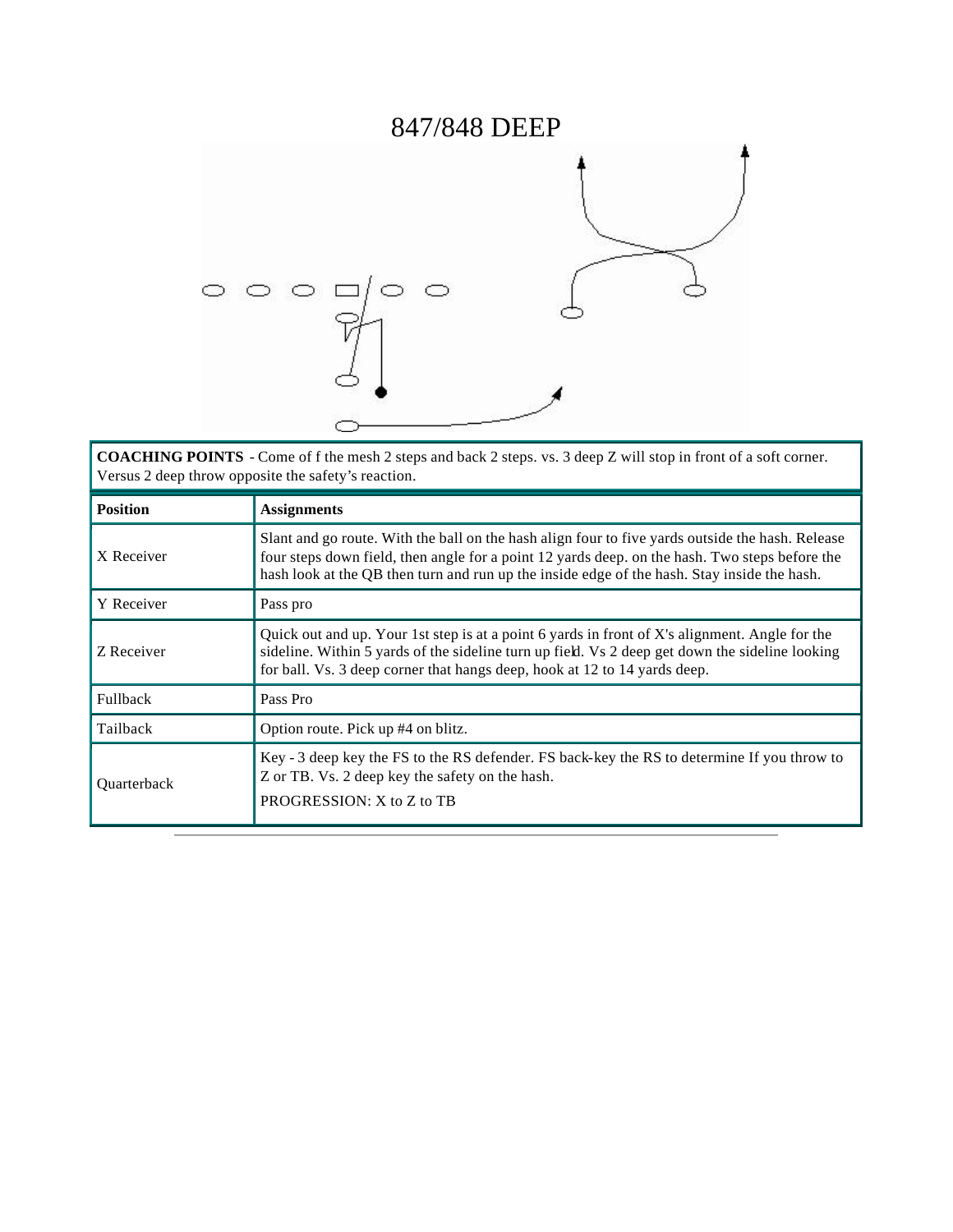# STREAKS PASS



| <b>Position</b>    | <b>Assignments</b>                                                                                                                                                                                  |
|--------------------|-----------------------------------------------------------------------------------------------------------------------------------------------------------------------------------------------------|
| X Receiver         | 15 yard post                                                                                                                                                                                        |
| Y Receiver         | Arc release. Look for the ball right now. Nasty split, 5 6 feet                                                                                                                                     |
| Z Receiver         | 8 pattern. If the FS goes with the tailback motion, you will get the ball in the middle of the<br>field                                                                                             |
| Fullback           | Hard 40 series fake                                                                                                                                                                                 |
| Tailback           | Motion to Y. If the corner backs off you will get the ball right now!                                                                                                                               |
| <b>Ouarterback</b> | Hard 40 series fake. Key the corner on Y. If he widens with the TB hit<br>Y in the seam. If the corner backs off, hit the TB. If the S moves over to cover Y hit Z<br>down the middle of the field. |



**COACHING POINTS:** Block by the lead back. 2. Seal on the playside LBer. 3. Max splits to Y, minimum splits to X. 4. Best to split and reduced side. **Position Assignments**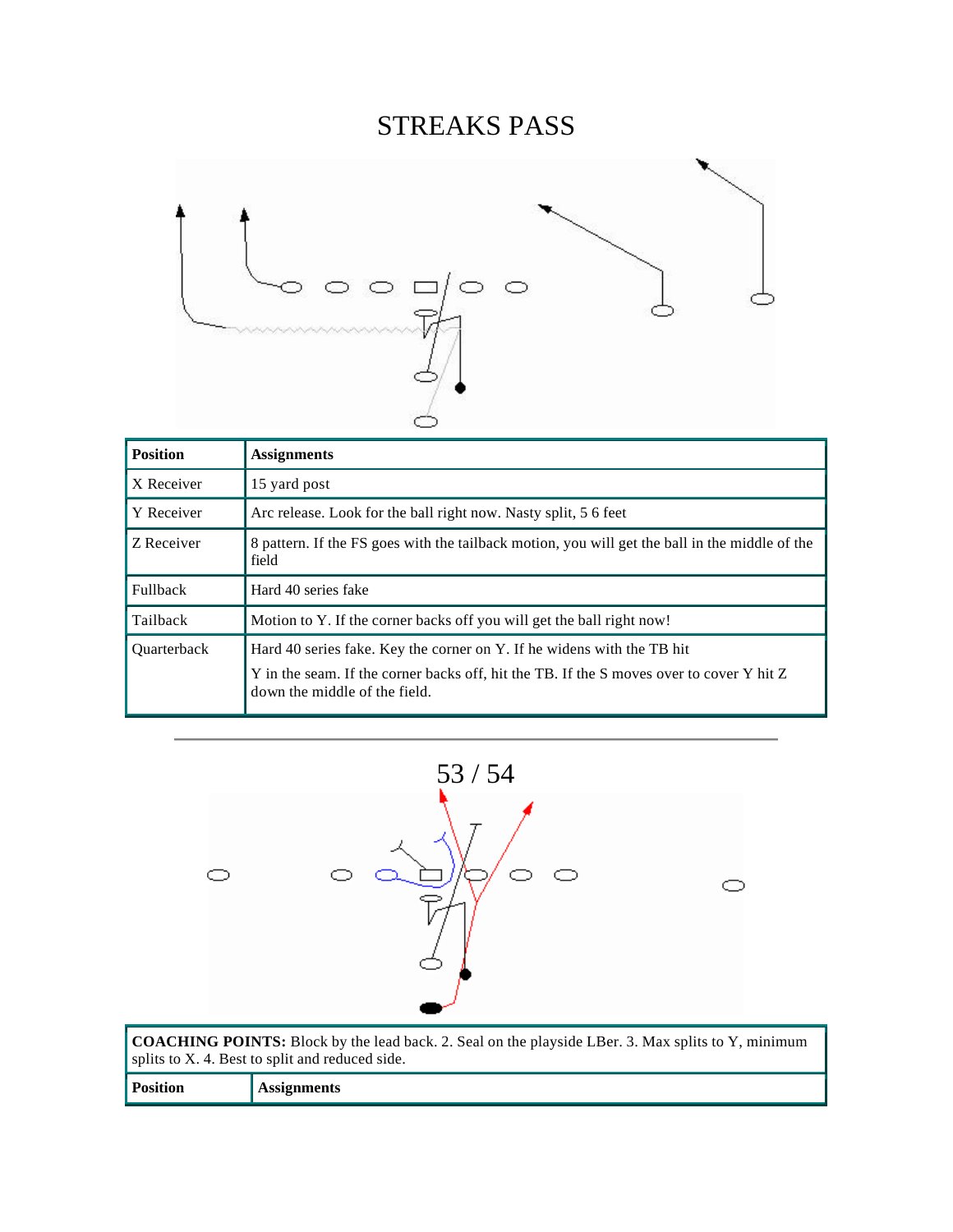| Playside OL     | Base it.                                                                                                                                                                                                           |
|-----------------|--------------------------------------------------------------------------------------------------------------------------------------------------------------------------------------------------------------------|
| Center          | On, fill for pulling guard.                                                                                                                                                                                        |
| Backside Guard  | Pull and seal POA                                                                                                                                                                                                  |
| Backside Tackle | Zone to POA                                                                                                                                                                                                        |
| X Receiver      | play to you, inside out on #1. Play away, cross field                                                                                                                                                              |
| Y Receiver      | play to you, drive the end man on the LOS. Play away, cross field, safety                                                                                                                                          |
| Z Receiver      | play to you, inside out on #1. Play away, cross field                                                                                                                                                              |
| Fullback        | On the snap jab step to the play side. Read the man on the guard to determine which hole<br>to lead through. Block the LBer any way he wants to go. The TB will cut. If guard is<br>uncovered go straight to LBer. |
| Tailback        | Cross over on your left foot (on 54) at a 45 degree angle. Plant your right foot, take the<br>handoff and follow the FB. The QB will bring you the ball.                                                           |
| Quarterback     | Open to the right on a 54. Sprint the ball back to the TB. Hand of f and continue to attack<br>the corner.                                                                                                         |



#### **COACHING POINTS:**

- Blocked just like 53/54
- Both backs block the end man on the LOS.
- Min. splits. 4. X cracks LBer to FS.

| <b>Position</b> | <b>Assignments</b>                                                                             |
|-----------------|------------------------------------------------------------------------------------------------|
| Z Receiver      | Z is the pitch man. Depending on the formation Z may have to go in motion                      |
| Quarterback     | Same as 53/54. Make a great fake and sprint around the end. Pitch on the first man to<br>show. |

# 53/54 LEAD PASS

The LEAD PASS is thrown to the FB. It can be run from the I or the C/D set. The TB must make a great fake! The FB slips into the flat at 5 yards depth.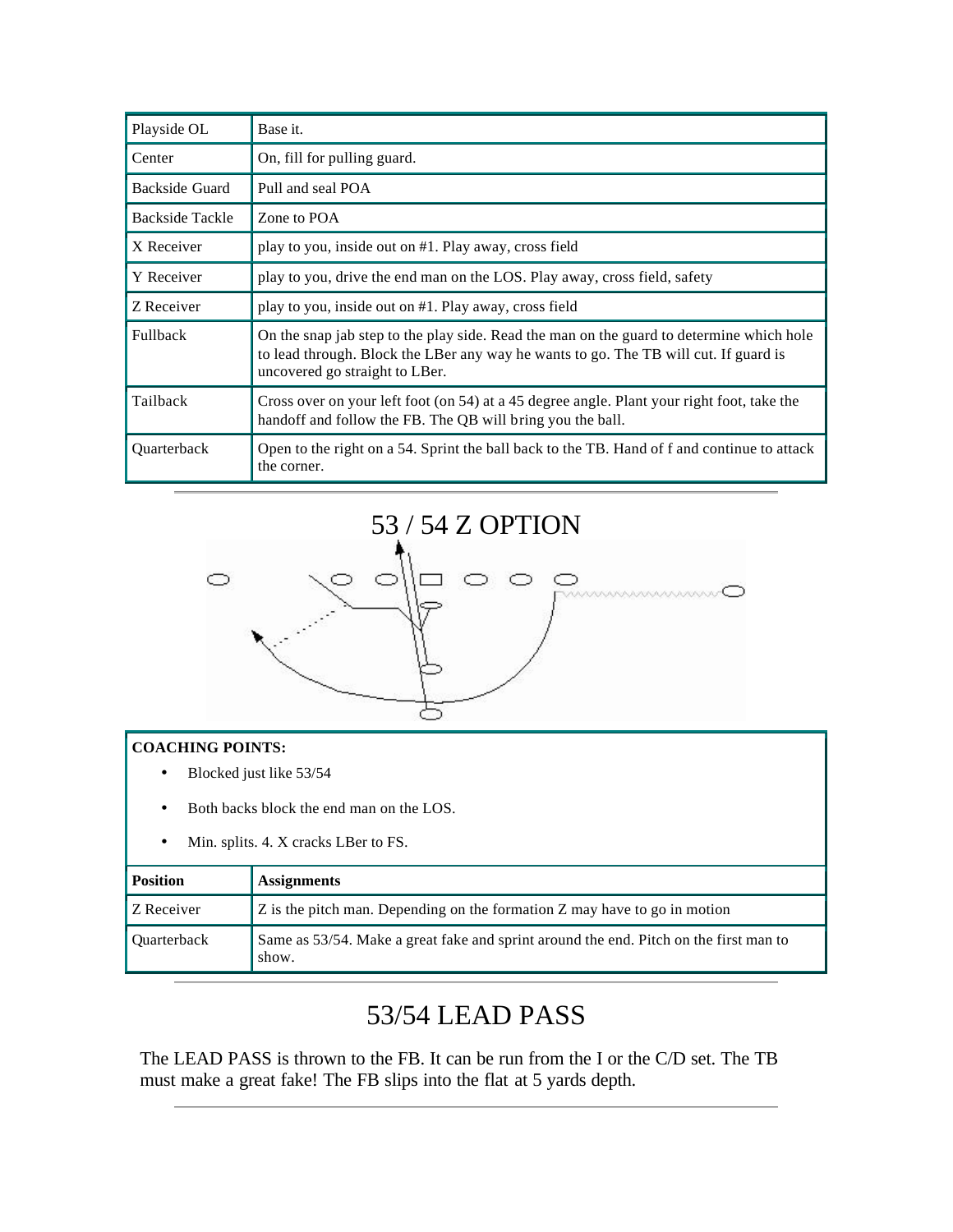

| <b>COACHING POINTS:</b> 1. To a reduced side 2. Good crack and seal block. |                                                                                                                             |
|----------------------------------------------------------------------------|-----------------------------------------------------------------------------------------------------------------------------|
| <b>Position</b>                                                            | <b>Assignments</b>                                                                                                          |
| Playside OL                                                                | Base zone                                                                                                                   |
| Center                                                                     | Man on, MLBer, Backside LBer                                                                                                |
| Backside Guard                                                             | Pull and lead to the playside. You must get some depth so you can get your shoulders<br>turned upfield. Seal to the inside. |
| <b>Backside Tackle</b>                                                     | pull to the playside and seal. Clip anyone that is chasing the guard the guard.                                             |
| X Receiver                                                                 | Crack inside.                                                                                                               |
| Y & Z Receiver                                                             | Double the last man on the LOS. You must drive him off the line into the LBer                                               |
| <b>Fullback</b>                                                            | Kick out #1 to play side                                                                                                    |
| Tailback                                                                   | On snap sprint to the sideline. Catch the pitch and run to daylight                                                         |
| Quarterback                                                                | Reverse out, toss ball to TB and lead for him.                                                                              |

# 91 / 92 DRAW

| <b>Position</b>    | <b>Assignments</b>                                                                                                         |
|--------------------|----------------------------------------------------------------------------------------------------------------------------|
| Offensive Line     | Covered, make your man rush to the outside. The uncovered lineman has the RT. LBer.                                        |
| X & Z Receiver     | Take a max. split. Run off the defensive backs. When they react up break down and block<br>them.                           |
| Y Receiver         | Run for the safety and block him.                                                                                          |
| <b>Fullback</b>    | Set for pass protection for 3 counts, TAKE HAND OFF and run to daylight.                                                   |
| Tailback           | Set for 3 counts, then into the flat to fake screen. Yell screen to draw the defense.                                      |
| <b>Ouarterback</b> | Take a 3 step drop and slip the ball to the back. Drop back 2 more steps and setup. Do not<br>watch the back run the ball. |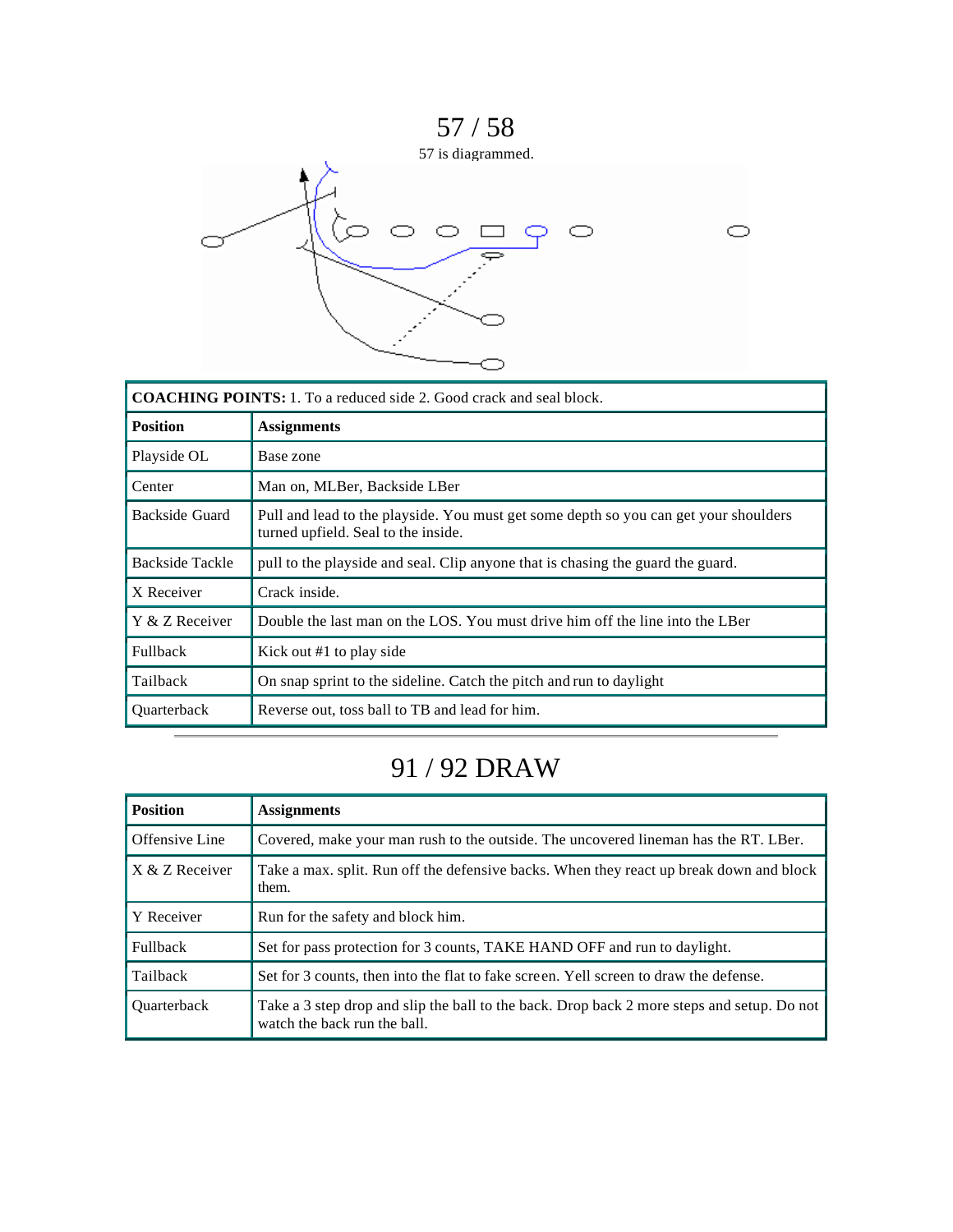### 192 TB Screen & 191 FB

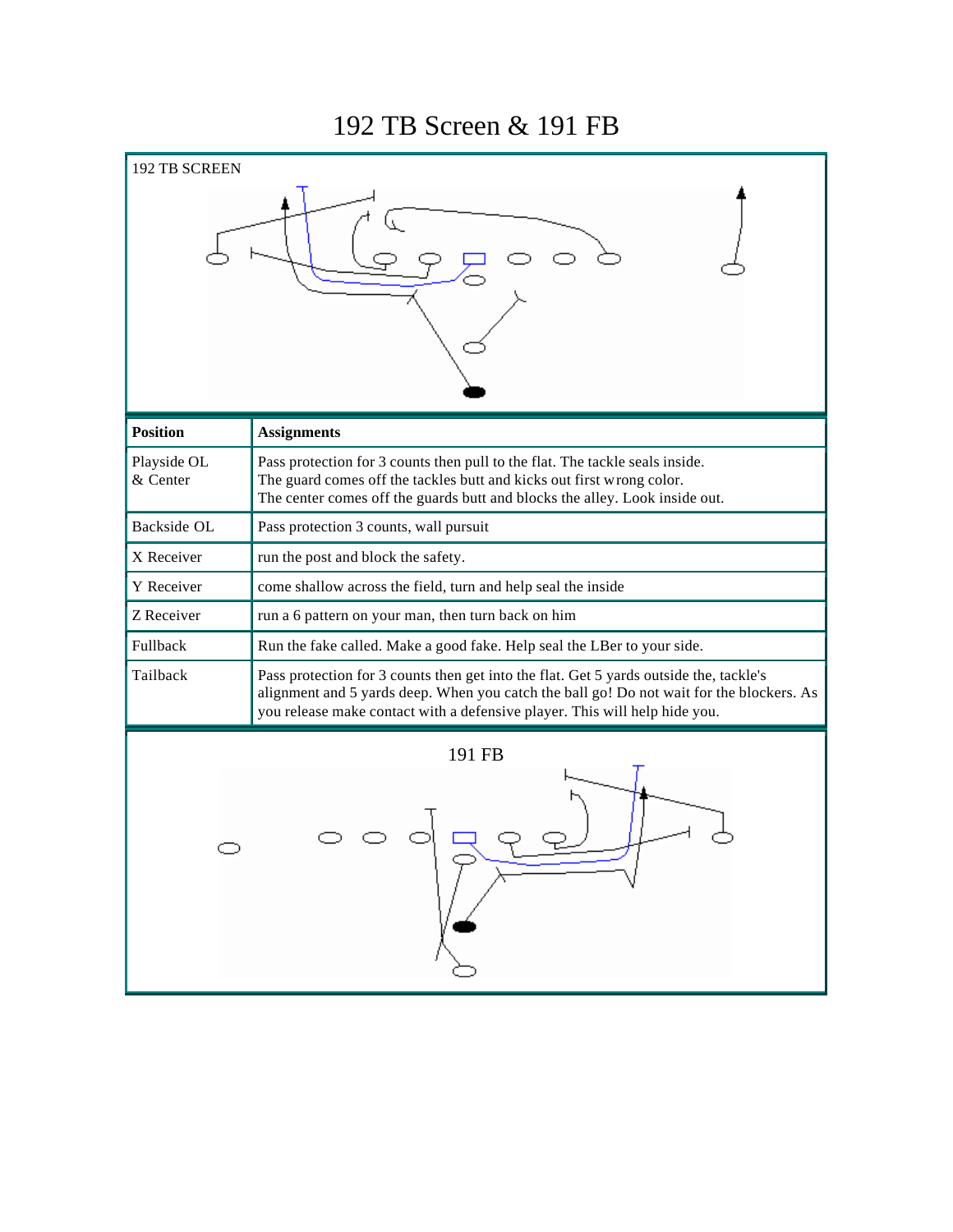

| WE CAN RUN Y MIDDLE SCREEN AND X MIDDLE SCREEN WITH THESE RULES. |                                                                                                      |
|------------------------------------------------------------------|------------------------------------------------------------------------------------------------------|
| <b>Position</b>                                                  | <b>Assignments</b>                                                                                   |
| Guards                                                           | Pass pro. Shoulder a blitzing LBer. Show pass for 3 counts then block the LBer to your<br>side.      |
| Center                                                           | Pass pro for 3 counts, form wedge w/tackles and crush FS.                                            |
| <b>Tackles</b>                                                   | Pass pro for 3 counts, form wedge w/center and crush FS.                                             |
| X Receiver                                                       | Block #1. Sell pass first.                                                                           |
| Y Receiver                                                       | Same as X.                                                                                           |
| Z Receiver                                                       | Float in behind the center. Do not cross the LOS before you catch the ball. Find wedge.              |
| Fullback &<br>Tailback                                           | Pass pro. Shoulder a hard rushing end. Bounce him to the outside then go block the flat<br>defender. |
| <b>Ouarterback</b>                                               | 5 step drop. Continue to fade back. Dump ball to Z                                                   |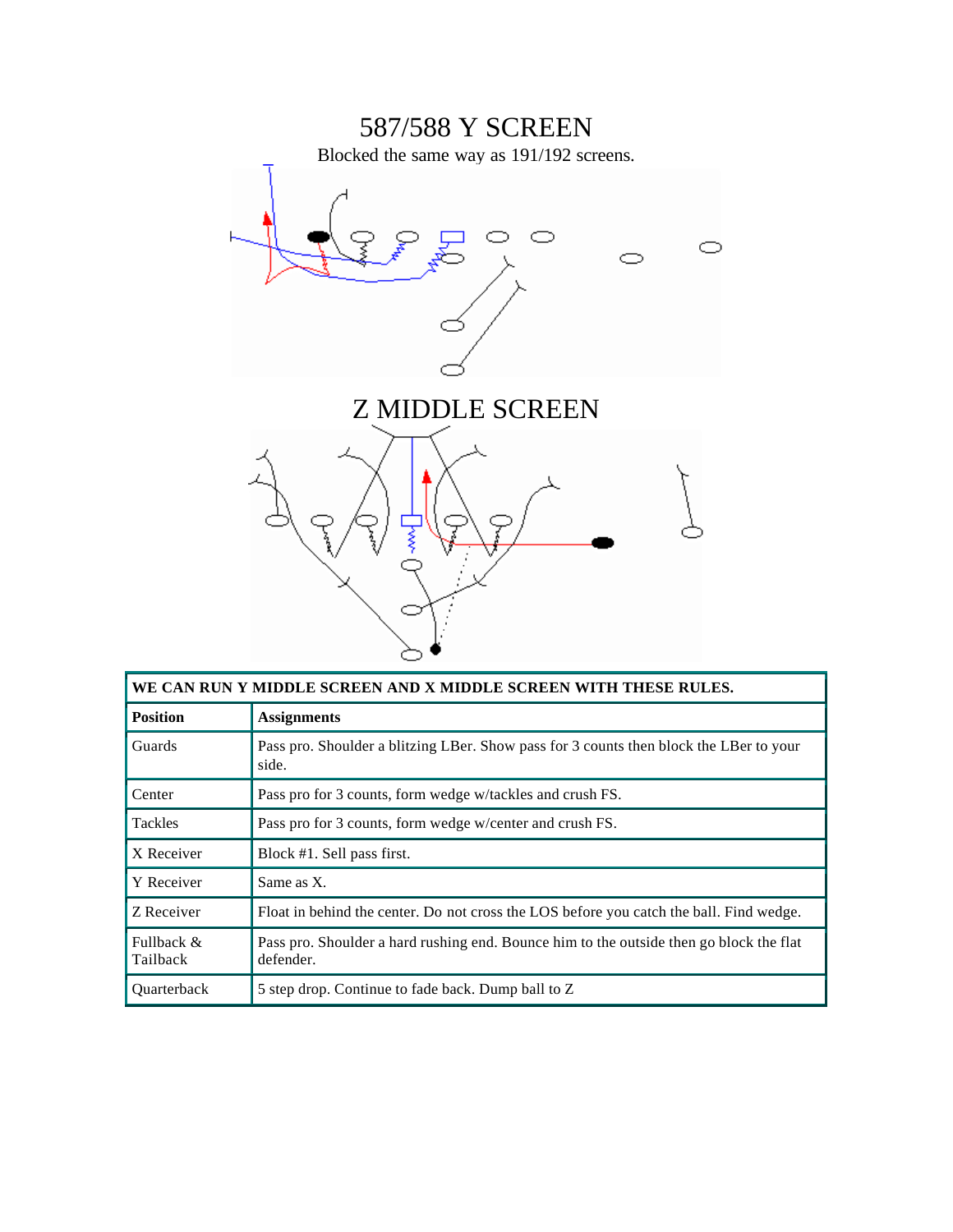

In the diagrams above the man with the star in either flat can stop the 90 series pass. Throw opposite of this man.

| <b>Position</b>        | <b>Assignments</b>                                                                                                                                   |
|------------------------|------------------------------------------------------------------------------------------------------------------------------------------------------|
| Guards                 | Man on, block the end                                                                                                                                |
| Center                 | Man on, MLBer. If you need help call for the uncovered guard                                                                                         |
| <b>Tackles</b>         | Man on, outside                                                                                                                                      |
| Fullback &<br>Tailback | On the snap step up and check the LBer to your side. If he blitzes you have him. No blitz,<br>help where needed                                      |
| <b>Ouarterback</b>     | Read the coverage to both sides. Throw the pass to the side that does not have a man in<br>the flat. Both receivers will be running the same pattern |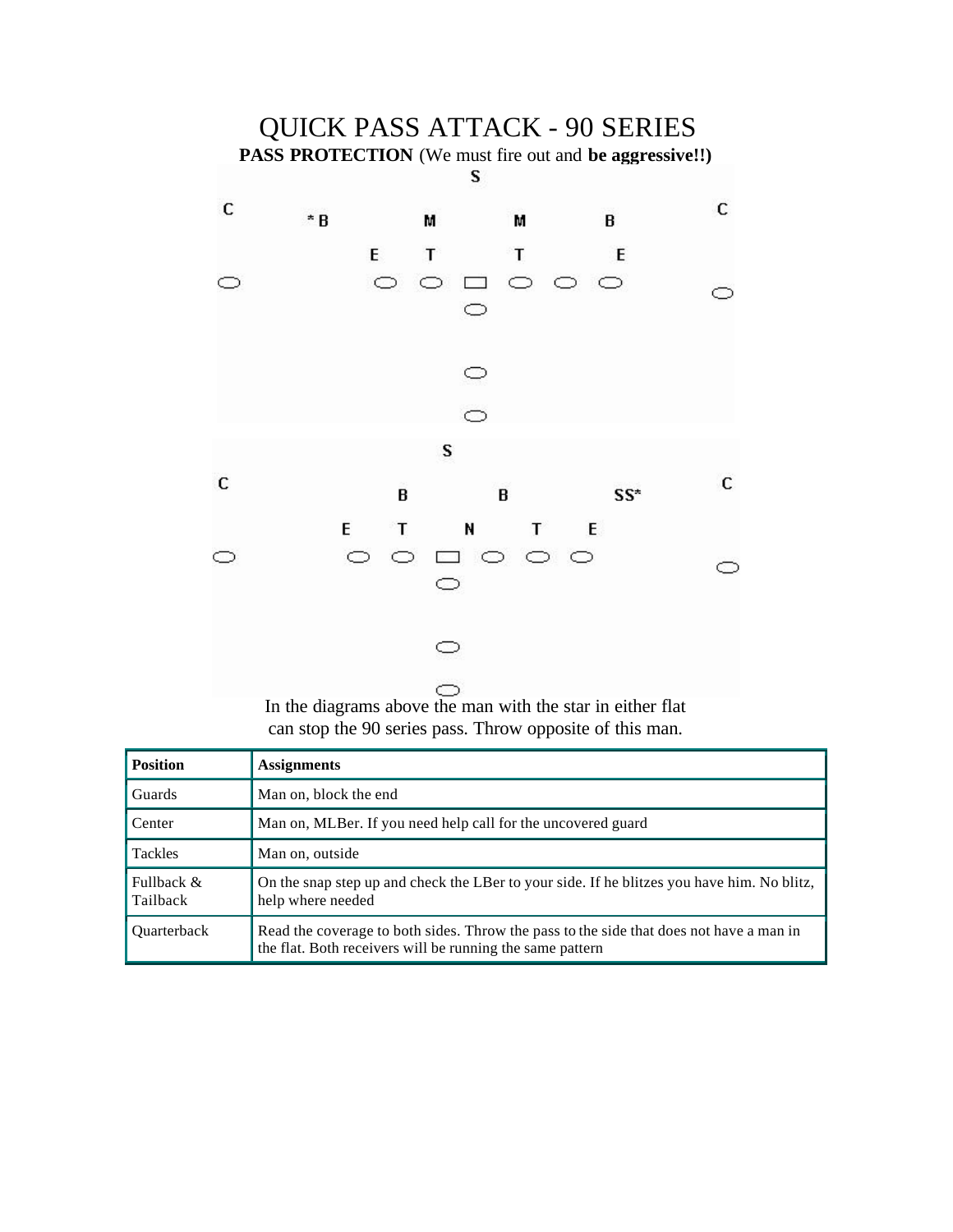

| <b>Position</b>    | <b>Assignments</b>                                                                                     |
|--------------------|--------------------------------------------------------------------------------------------------------|
| $X & Z$ Receiver   | Run the 4 pattern. Make the cut on your 4th step. After the catch cut back to the inside.              |
| <b>Quarterback</b> | Pre-read the defense. Take a 3 step drop and hit the open man, if he is covered throw the<br>ball away |





| <b>Position</b>    | <b>Assignments</b>                                                                               |
|--------------------|--------------------------------------------------------------------------------------------------|
| $X & Z$ Receiver   | Run the 4 up pattern. Do not break the pattern back                                              |
| <b>Ouarterback</b> | 3 step drop. Pump fake away from you intended receiver. Drop 2 more steps and throw<br>the ball. |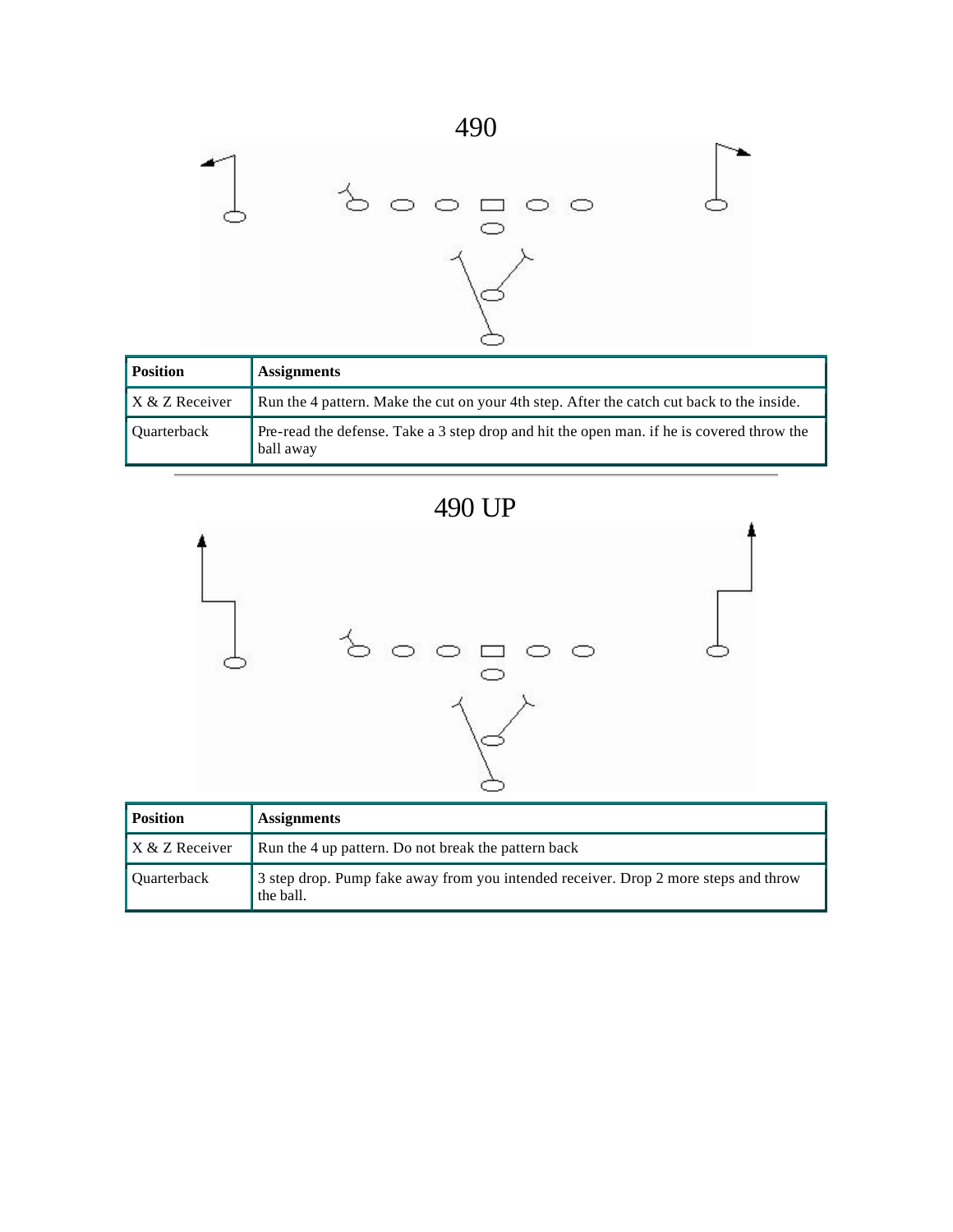

| <b>Position</b>    | <b>Assignments</b>                                                                                                                                                 |
|--------------------|--------------------------------------------------------------------------------------------------------------------------------------------------------------------|
| X & Z Receiver     | Run the 4 up pattern.                                                                                                                                              |
| Y Receiver         | Runs for the safety, make him cover you                                                                                                                            |
| Tailback           | To the side of X. Set to pass protect, then release to the seam. If your LBer blitzes release<br>right away and expect the ball quickly.                           |
| <b>Ouarterback</b> | 3 step drop, pump fake to Z. Drop 2 more steps and hit the back on the seam route. As<br>you drop check the L8 to X side. If he blitzes throw the ball right away. |



| <b>Position</b>  | <b>Assignments</b>                                                 |
|------------------|--------------------------------------------------------------------|
| $X & Z$ Receiver | Run the 6 pattern.                                                 |
| Y Receiver       | Pass Pro                                                           |
| Tailback         | Pass Pro                                                           |
| Quarterback      | 3 step drop and loft the ball. Let the receiver run under the ball |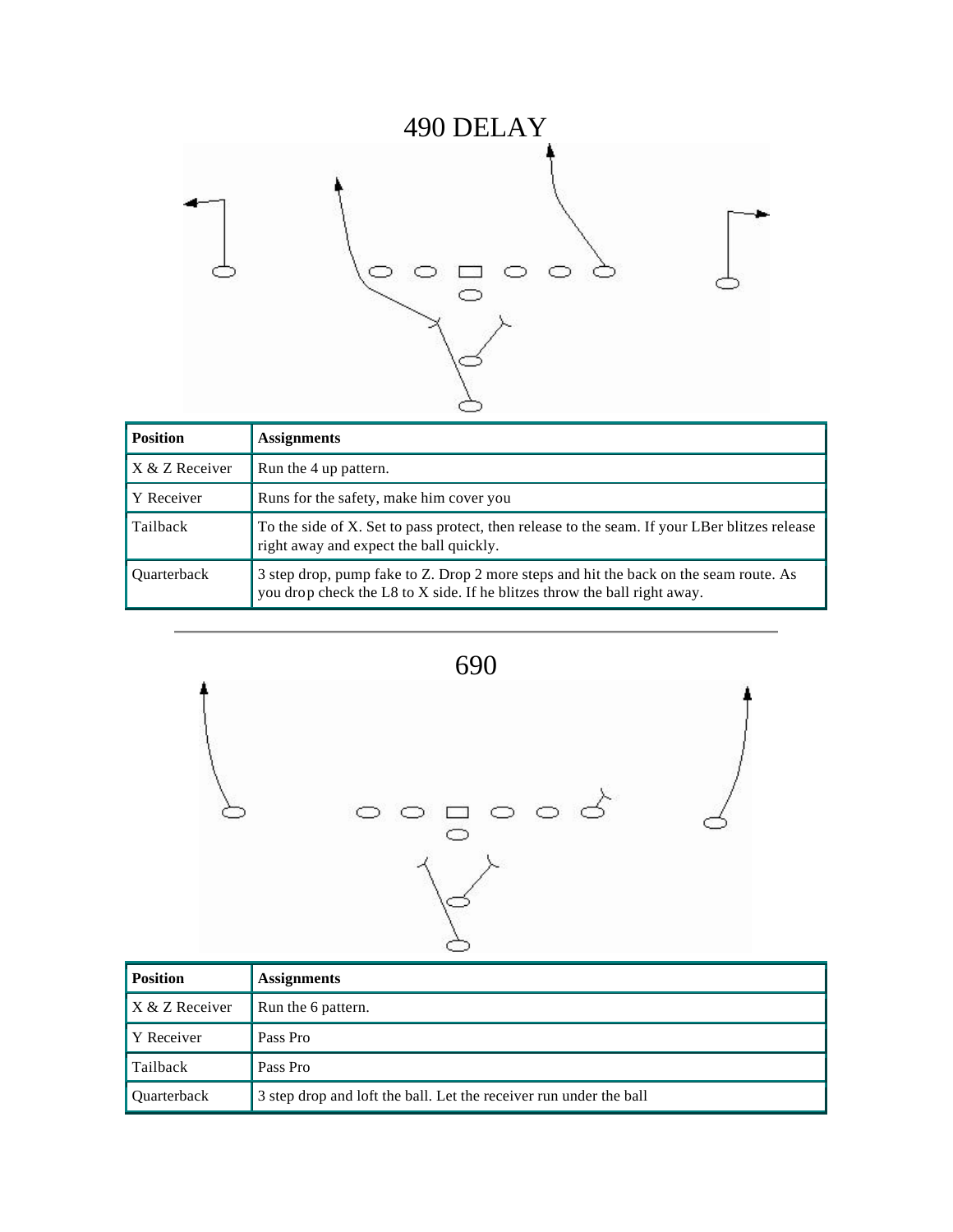# 690 Y DELAY



| <b>Position</b> | <b>Assignments</b>                                                                                               |
|-----------------|------------------------------------------------------------------------------------------------------------------|
| X & Z Receiver  | Run the 6 pattern.                                                                                               |
| Y Receiver      | Block for 3 counts and release over the center area.                                                             |
| Tailback & FB   | Check the LBers. If they do not blitz release to the flat right away.                                            |
| Ouarterback     | Step drop, pump fake and drop 3 more steps. Look for Y over the middle. if he is not<br>open throw the ball away |





| <b>Position</b> | <b>Assignments</b>                                                                                                                                                                     |
|-----------------|----------------------------------------------------------------------------------------------------------------------------------------------------------------------------------------|
| X & Z Receiver  | Run the 8 pattern. Make your cut on the 3rd step. If you are on the open side bend your<br>route up the seam. if you continue to run to the inside the safety will take your head off. |
| Y Receiver      | Pass Pro                                                                                                                                                                               |
| Tailback & FB   | Pass Pro                                                                                                                                                                               |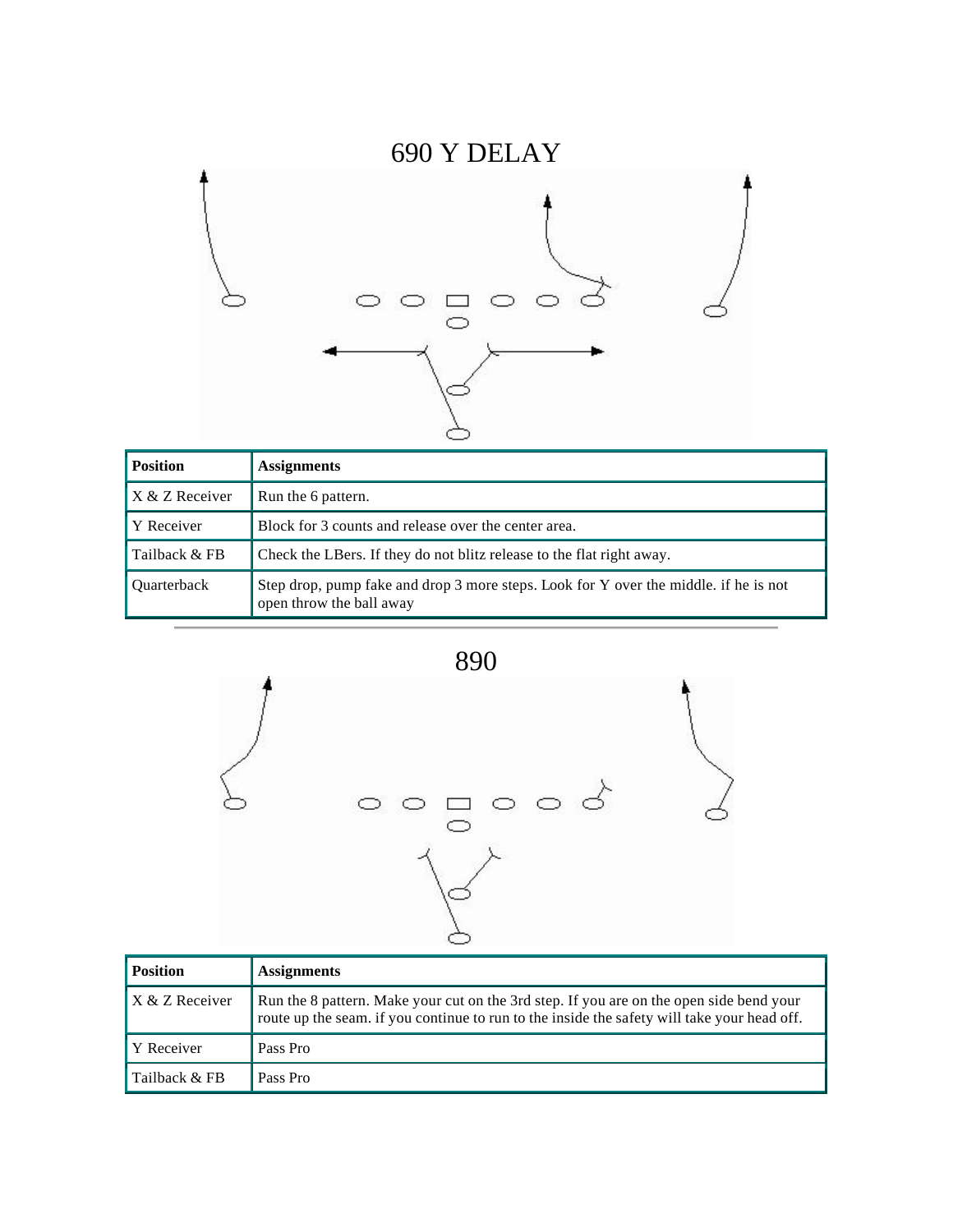

| <b>Position</b>    | <b>Assignments</b>                                                                                                                                                                                     |
|--------------------|--------------------------------------------------------------------------------------------------------------------------------------------------------------------------------------------------------|
| X & Z Receiver     | Run the 8 pattern. If you are on the side of the flat call try to run your pattern into the<br>safety and get in his way.                                                                              |
| Y Receiver         | Pass Pro (Y FLAT called run the pick route)                                                                                                                                                            |
| Tailback           | On the 890 flat play he checks the LBer. HB goes to the X end side runs the flat route on<br>regular call and he checks the LBer to his side on Y FLAT. (HB to Y end side blocks the<br>end on Y FLAT) |
| <b>Ouarterback</b> | 3 step drop. Look opposite the side of the pattern called. Turn and throw the ball to the<br>man running the flat route.                                                                               |





| <b>Position</b>   | <b>Assignments</b>    |
|-------------------|-----------------------|
| <b>X</b> Receiver | Crack                 |
| Y Receiver        | Cross field on the FS |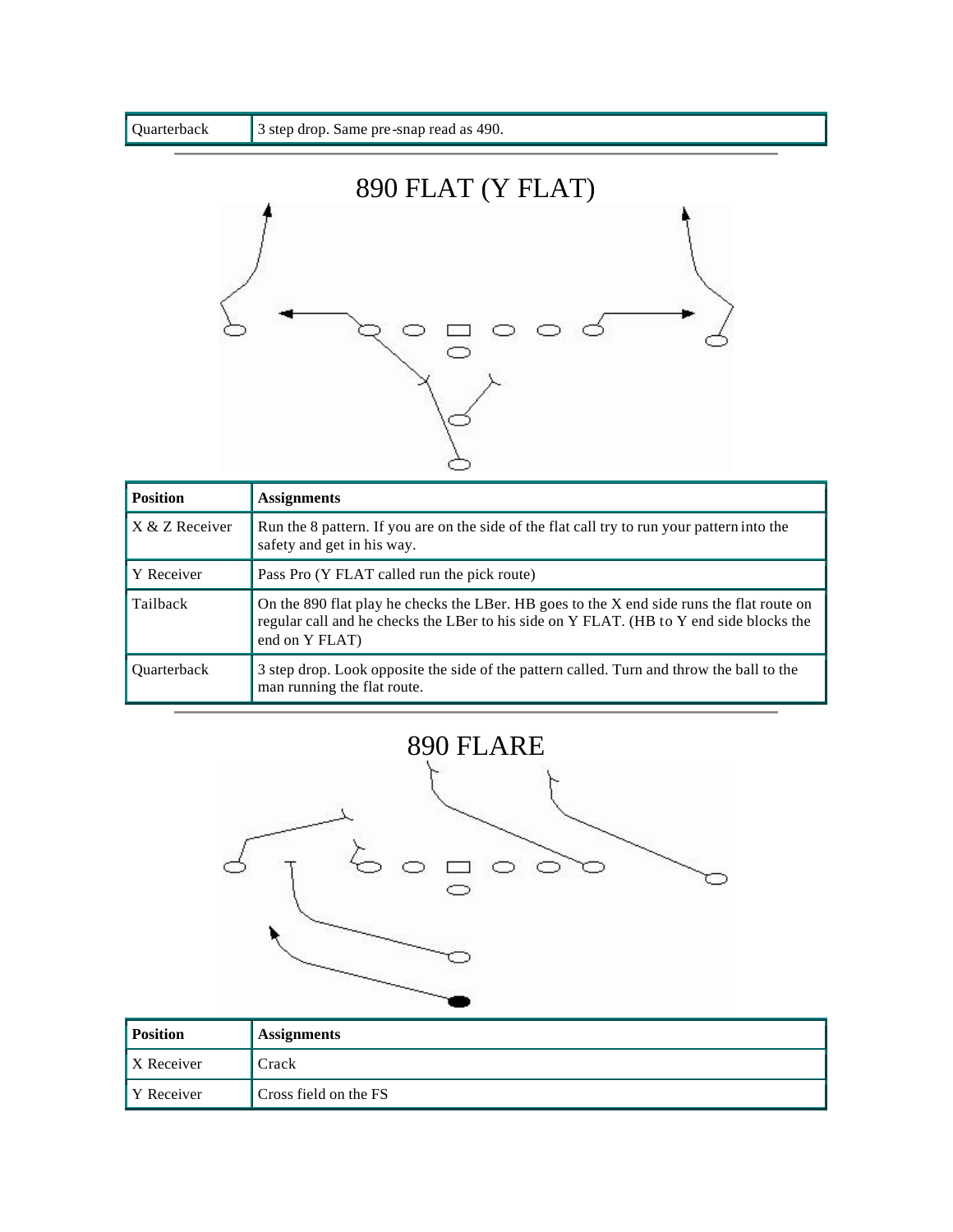| Z Receiver         | Cross field                   |
|--------------------|-------------------------------|
| Fullback           | Lead                          |
| Tailback           | Flare pattern                 |
| <b>Quarterback</b> | 3 stop drop and dump the ball |



| <b>Position</b>    | <b>Assignments</b>                                           |
|--------------------|--------------------------------------------------------------|
| All Positions      | Same assignments as 890 flare                                |
| <b>Y</b> Receiver  | KEY THE Lbers. If they fly to the TB go up the middle seam   |
| <b>Ouarterback</b> | Key the weak inside linebacker. If he goes with the TB hit Y |





| <b>Position</b> | <b>Assignments</b>                                                                                                       |
|-----------------|--------------------------------------------------------------------------------------------------------------------------|
| X & Z Receiver  | sprint off the LOS for 5 steps, plant, and come back to the QB I yard. After you catch the<br>ball, turn to the outside. |
| Y Receiver      | Pass Pro                                                                                                                 |
| <b>Fullback</b> | Pass Pro                                                                                                                 |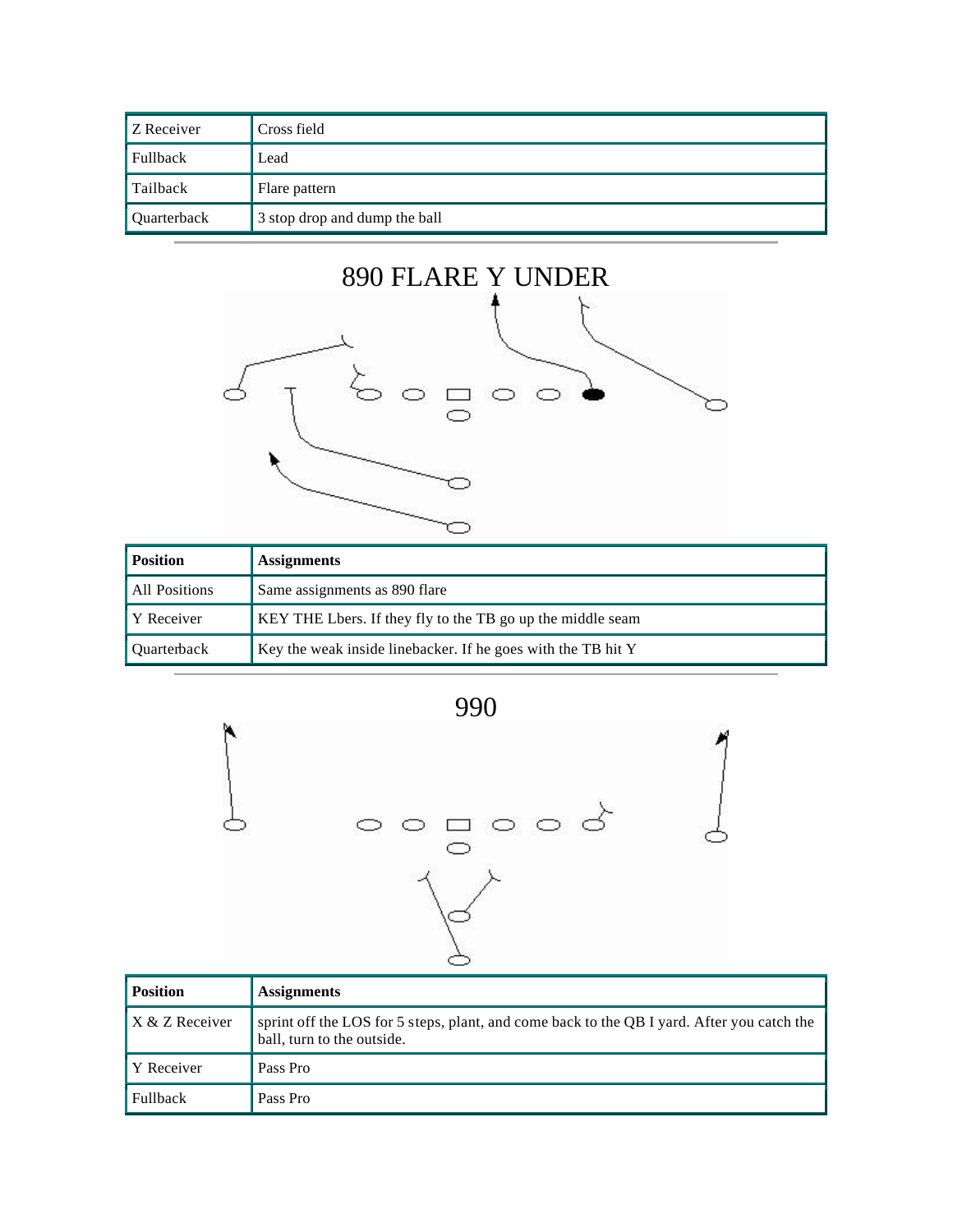| Tailback             | Pass Pro                               |
|----------------------|----------------------------------------|
| <b>U</b> Quarterback | 3 step drop. Same pre-snap read as 490 |





| <b>Position</b>    | <b>Assignments</b>                                                                                                                           |
|--------------------|----------------------------------------------------------------------------------------------------------------------------------------------|
| X & Z Receiver     | X and Z run the 9 pattern. X will catch the ball and lateral it to the TB trailing him.                                                      |
| Y Receiver         | Pass pro                                                                                                                                     |
| <b>Fullback</b>    | Pass pro                                                                                                                                     |
| Tailback           | On the snap sprint to the area where X is making the catch. Keep a pitch relationship with<br>X. Catch the lateral and get in the end zone!! |
| <b>Ouarterback</b> | Same as 990. Throw to $X$                                                                                                                    |



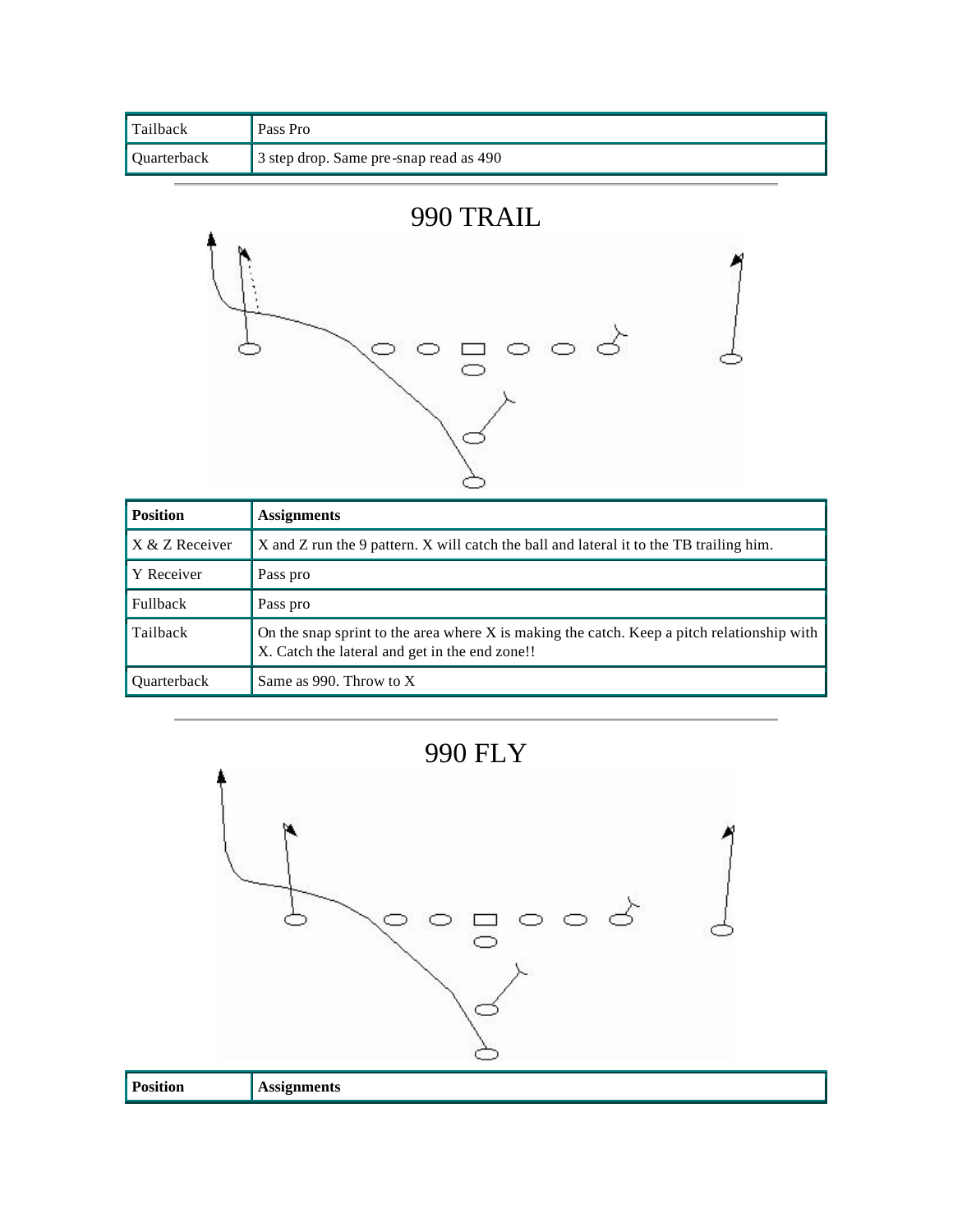| X & Z Receiver     | Cut split down, run the 9 pattern                                                                 |
|--------------------|---------------------------------------------------------------------------------------------------|
| Y Receiver         | Pass pro                                                                                          |
| Fullback           | Pass pro                                                                                          |
| Tailback           | 990 trail action, sprint past the wide out and catch the ball down the sideline                   |
| <b>Ouarterback</b> | 990 steps drop. Pump fake to the x or z, drop two more steps and hit the TB down the<br>sideline. |

![](_page_37_Figure_1.jpeg)

| <b>Position</b>       | <b>Assignments</b>                                                                                                                                          |
|-----------------------|-------------------------------------------------------------------------------------------------------------------------------------------------------------|
| <b>X-Y-Z</b> Receiver | 5 pattern If "Change" is called X and Z Switch routes                                                                                                       |
| Tailback & FB         | Double the end man on the LOS. Hook him.                                                                                                                    |
| Ouarterback           | Sprint to the outside. Your progression is run to z to X. The possibility of going to X is<br>small. The most likely read will be a run pass option with Z. |